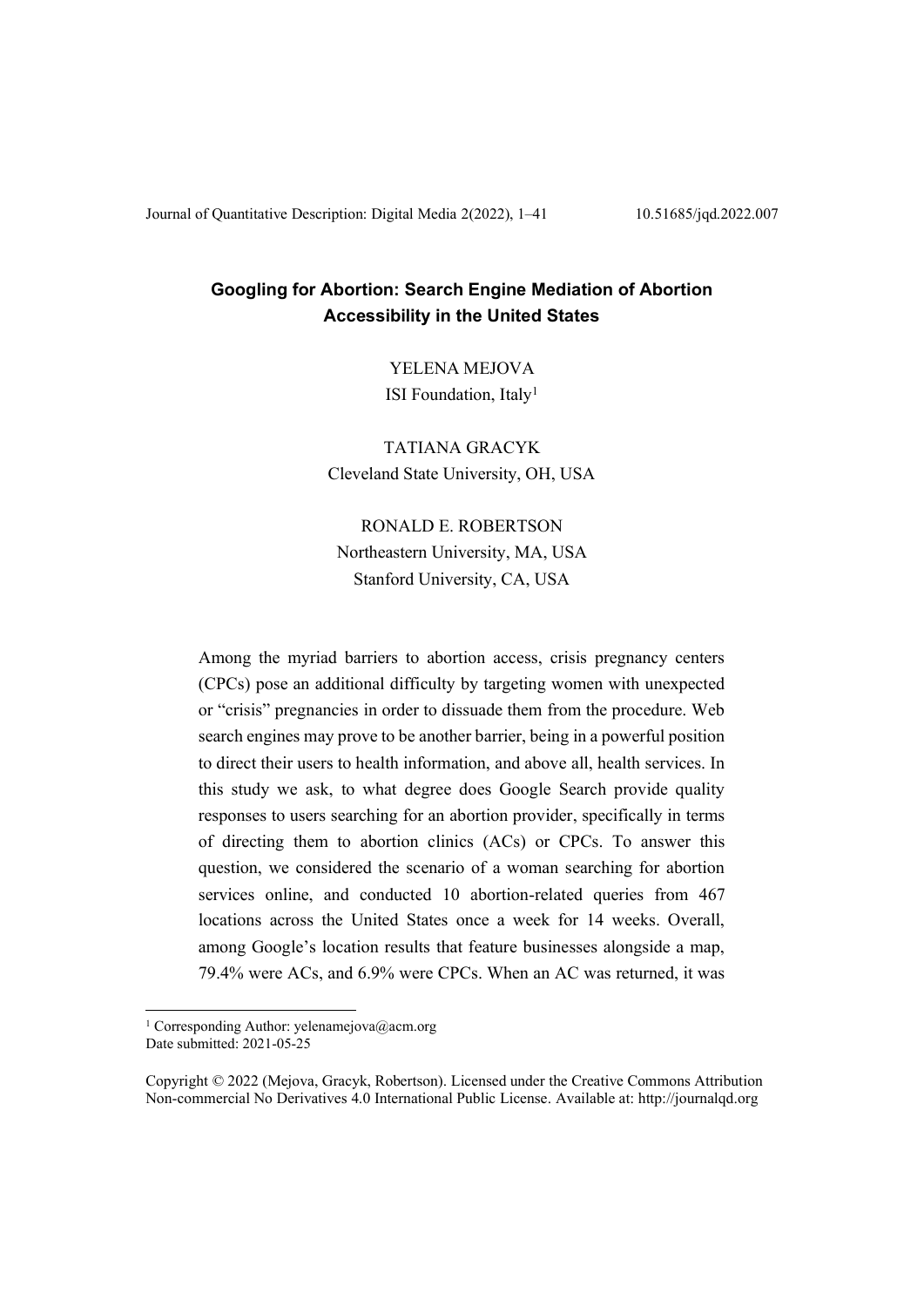the closest known AC location 86.9% of the time. However, when a CPC appeared in a result set, it was the closest one to the search location 75.9% of the time. Examining correlates of AC results, we found that fewer AC results were returned for searches from poorer and rural areas, and those with TRAP laws governing AC facility and clinician requirements. We also observed that Google's performance on our queries significantly improved following a major algorithm update. These results have important implications concerning health access quality and equity, both for individual users and public health policy.

### *Keywords: abortion, search engines, medical access, Google*

# **Introduction**

Abortion is one of the most contentious reproductive health services available in the United States. The Guttmacher Institute estimates 862,320 abortions were provided in clinical settings in the US in 2017, 95% of which were provided by abortion clinics (Jones et al., 2019). However, the number and geography of abortion clinics (ACs) fluctuate over time, as gestational limits and local laws regulating clinic staff and building codes  $-$  socalled Targeted Restrictions on Abortion Providers (TRAP) laws – pose restrictions on abortion clinics in various states around the country (Guttmacher Institute, 2020) and as funding rules continue to change (Guttmacher Institute, 2016; Merz et al., 1995).

Those seeking abortion procedures must often pass through an additional hurdle as well – finding an abortion clinic via a Web search engine. In 2015, people conducted 3.4 million searches for abortion clinics (Stephens-Davidowitz, 2016), and a small-scale survey ( $n = 356$ ) from the same time period found that a large portion of women who obtained an abortion in Nebraska (45%) located their abortion clinic via online search (French et al., 2016), but little is known about the information that they might have seen during those searches. Having the power to determine "who sees what under what  $G$ ircumstances" (Halavais, 2018), Web search engines have become the gatekeepers not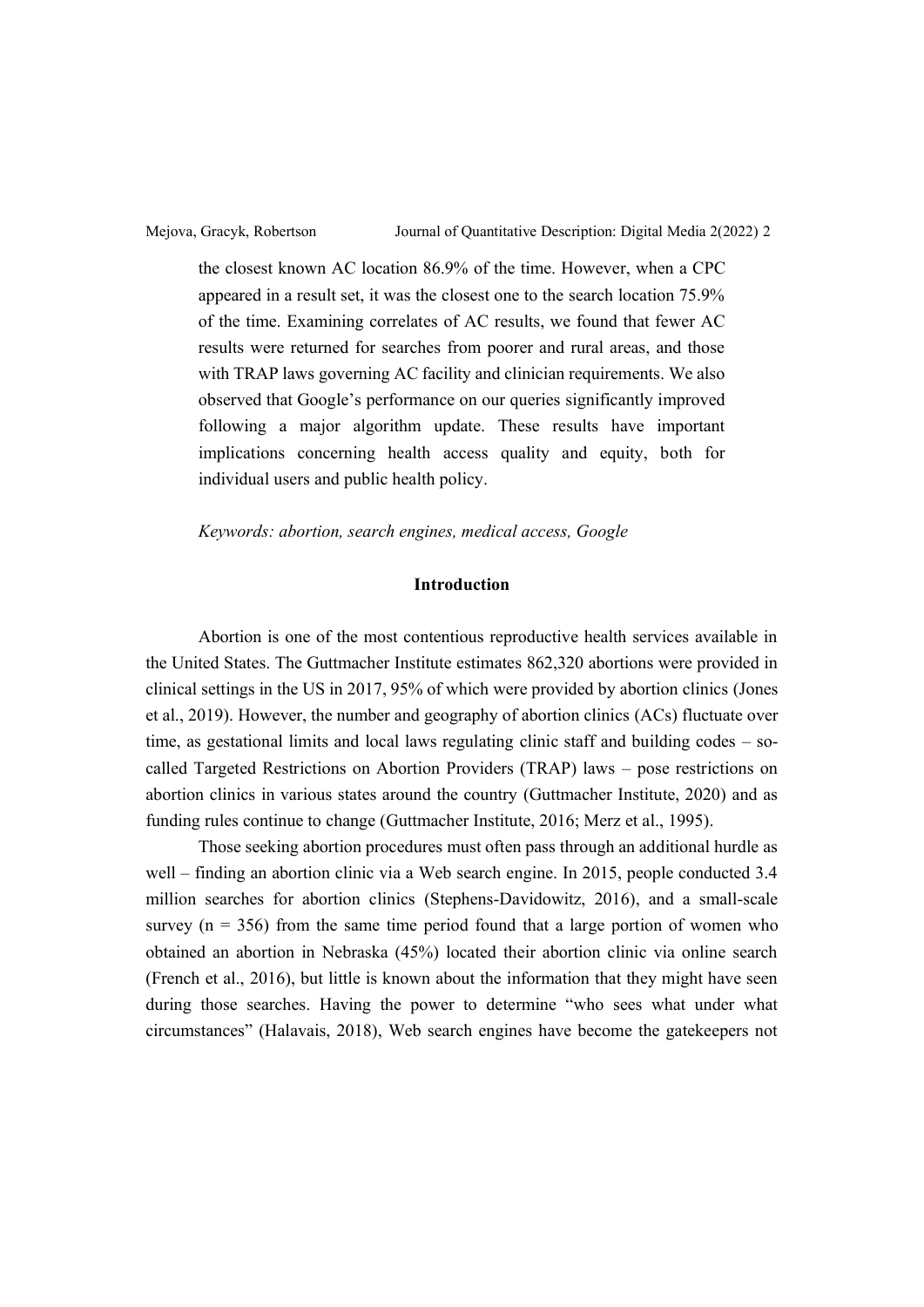JQD: DM 2(2022) Googling for Abortion 3

only to health knowledge stored in servers around the world, but to the very health services and businesses providing them. This development disproportionately affects women because they are more likely than men to search for health-related information on the Web (Fox & Duggan, 2013). Further complicating matters, all search engines must compete with spammers and scammers to maintain reliable links and business information (Copeland & Bindley, 2019; Metaxas & DeStefano, 2005).

Given this, the quality of search results for abortion-related queries has been the subject of intense scrutiny, especially for Google Search, the most popular search engine. As recently as September 2019, journalists documented Google returning search results for abortion related queries that not only do not provide abortion services, but are actively lobbying against them (Marty, 2018; Sherman & Uberti, 2019). In particular, "crisis pregnancy centers" (CPCs)  $-$  locations that are not medical facilities but often provide counseling, testing for sexually transmitted infections  $(STI)$ , and ultrasounds  $-$  compete with abortion clinics to attract pregnant women (Kimport, 2020). CPCs often target women with unintended or "crisis" pregnancies who might be considering abortion (Bryant  $\&$ Swartz, 2018), and the ads run by CPCs were once removed by Google for violating the search engine's advertising policy, which prohibits misleading, inaccurate, and deceitful ads (Hattem, 2014). Previous research finds such centers may provide misleading information in order to dissuade women from getting abortions (Ahmed, 2015), such as giving inaccurate medical information regarding the risks of abortion (Bryant et al., 2014; Bryant & Levi, 2012; Campbell, 2017). In light of this, some have judged these centers to be "legal but unethical" due to their deceptive practices and lack of patient-centered care (Bryant & Swartz, 2018).

While CPCs add to the myriad barriers women face when accessing abortion services in the US, there is also a large absence of abortion clinics. In 2014, 90% of US counties lacked an abortion clinic (Jones & Jerman, 2017), and the overall number of abortion providers declined by 5% from 2014 to 2017 (Jones et al., 2019). Beyond limited numbers of clinics, other major barriers to abortion include financial issues, state or clinic restrictions, system navigation issues, and travel-related logistical issues. These can result in delays in care, negative mental health impacts, and even considerations of self-inducing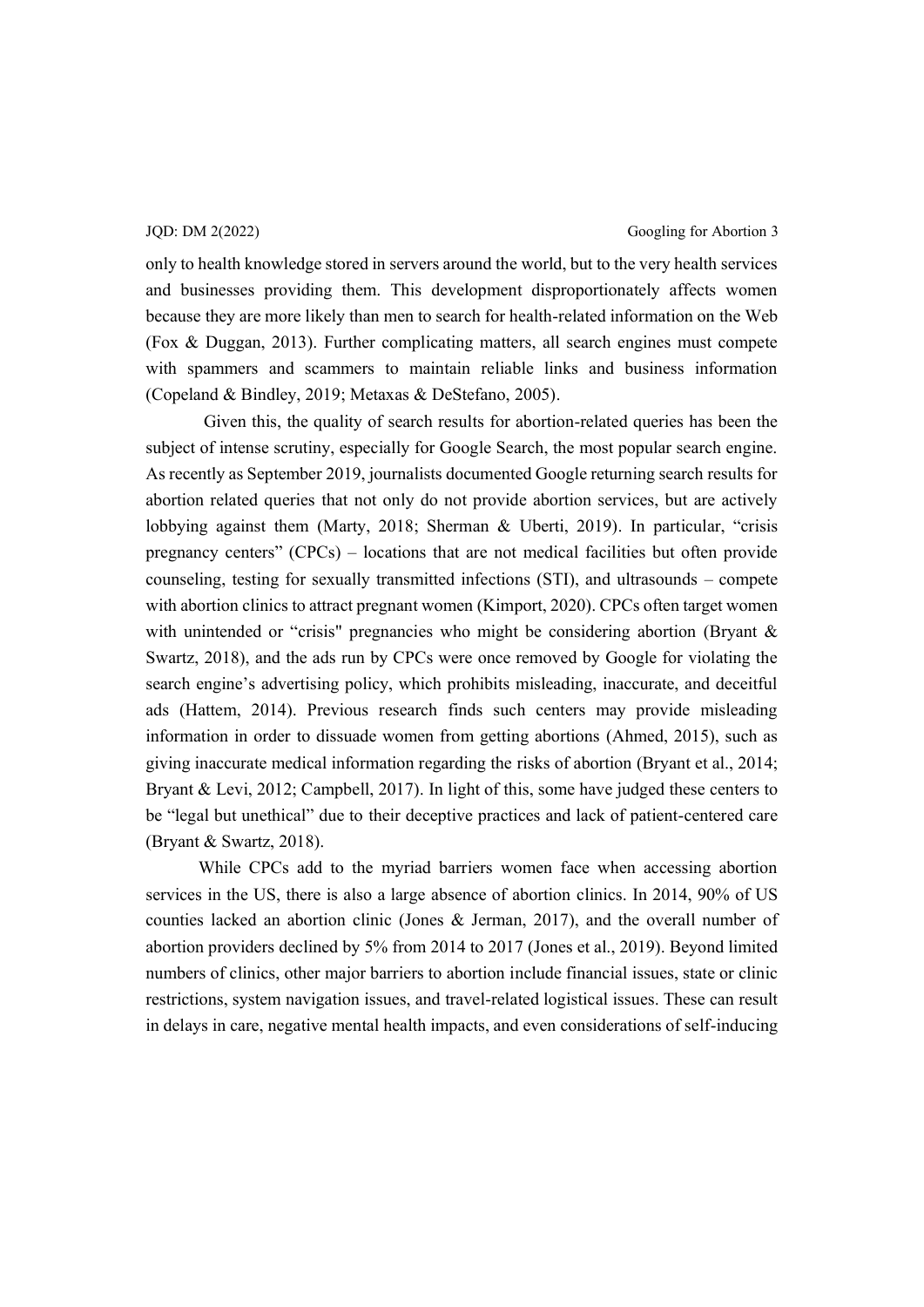abortions (Jerman et al., 2017). These barriers also often interact: for example, those needing financial assistance must often travel the furthest for the procedure (Ely et al., 2017). The lack of a comprehensive listing of clinics provides yet another obstacle, creating challenges for physicians seeking to provide quality referrals (Yanow, 2009). Web search engines are in a unique position to alleviate this problem by providing an exhaustive, personalized view of the available service providers.

Thus, our research examines the role Web search plays in abortion access. In particular, we consider the scenario of a woman searching for abortion services using Google Search. We aim to answer the following research questions:

**RQ1.** What is the quality of the search results in terms of (i) the relative number of abortion clinic versus crisis pregnancy center locations returned, (ii) the presentation of the results returned, and (iii) the degree to which the results returned reflect real-world abortion access?

**RQ2.** What is the relationship between abortion clinic search results and demographic characteristics of query locations in terms of population, urbanization, income, and political leaning, as well as laws applicable to abortion clinics?

In posing these research questions, we have attempted to quantify the extent to which Google provides a helpful "view" of the health resources available to those seeking abortion services. This is distinct from prior work, which used search engines to locate abortion clinics across the United States (Cartwright et al., 2018), in that we consider a localized view from the perspective of a hypothetical search engine user located in a particular US county. Similar assessments of search result quality have been recently performed for searches related to mental health, suicide (Borge et al., 2021; Haim et al., 2017), and urolithiasis (kidney, bladder or urethra stones) (Chang et al., 2016). A general algorithmic framework for assessing the "quality" of health-related web pages has also been proposed (Oroszlányová et al., 2018), and researchers with access to search engine logs have focused on queries to understand user information needs (Abebe et al., 2019). The closest existing study queried three major search engines for abortion services in 68 major US cities in 2016-2017 and reported the proportion of web, ad, and location (map) results that either facilitated, did not facilitate, or hindered abortion access (Dodge et al.,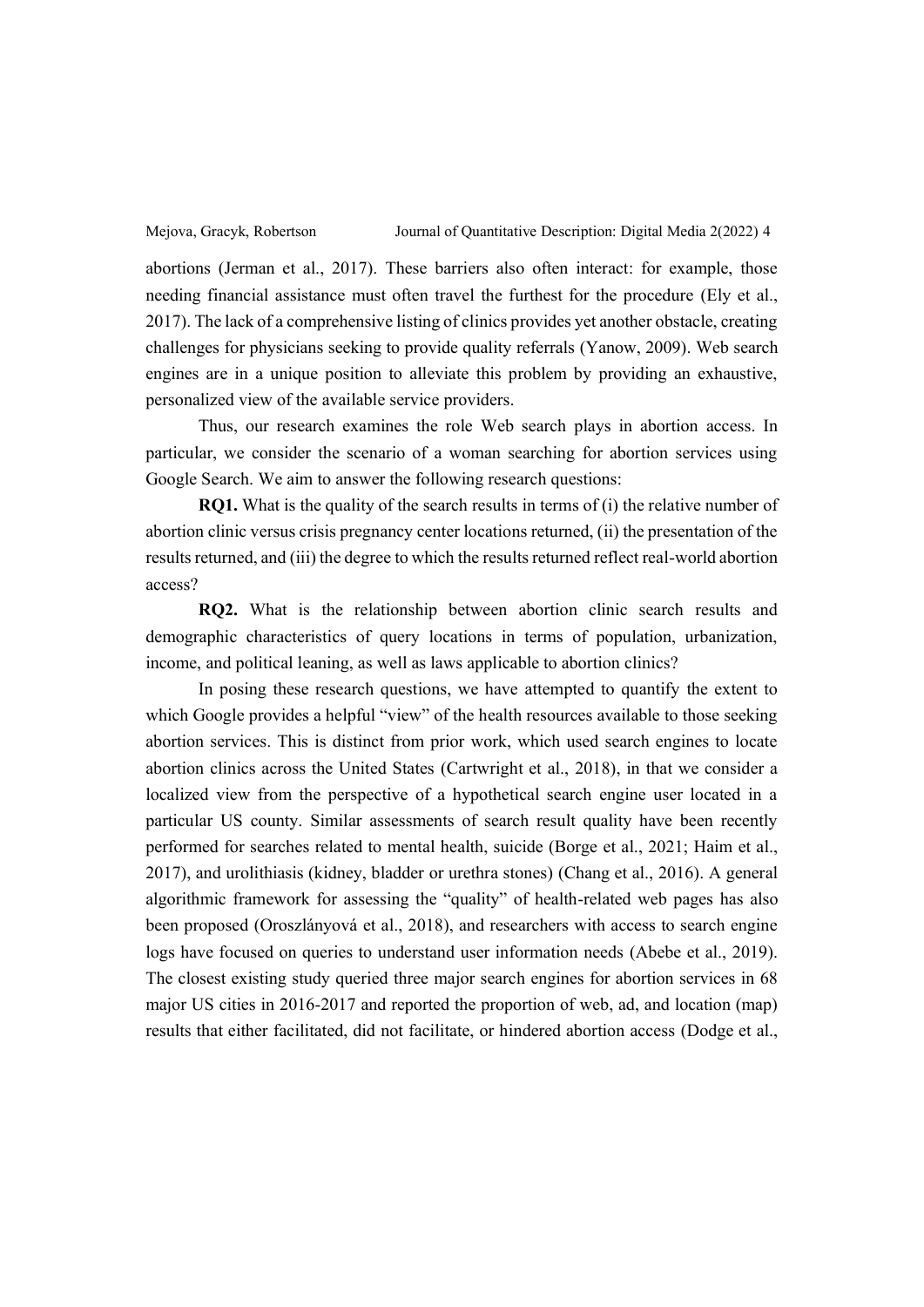2018). In our work, we consider the quality and stability of results over time and from a variety of locations across the US, while focusing in particular on the distinction between search results which feature facilities offering abortion services versus CPCs, as they may compete with the former for the user's attention.

### **Methods**

Below, we describe how we operationalized the information needs related to seeking an abortion. Using 10 abortion-related search queries, we conducted searches from 467 different locations across the US over 14 consecutive weeks. After establishing which location results that Google returned were CPCs or ACs, we examined their distribution across the states, compared them to known locations of ACs, and contextualized these results with local variables concerning demographics and TRAP laws, as well as searchspecific variables including time of search and result presentation.

# *Location Selection*

Location is a factor known to affect the composition of Google's search results (Ballatore et al., 2017; Kliman-Silver et al., 2015). In order to use this localization of search results within the context of our research questions about the accessibility of abortion information, we selected a diverse set of counties across the United States. Besides covering all 50 states, we aimed to ensure variability in terms of (a) population of the city, (b) socioeconomic status as measured by median household income, (c) extent of population living in rural areas, and  $(d)$  overall political leaning of the county's residents. To capture (a)-(c), we used county-level US Census estimates from 2016, and for political leaning we used the proportion of residents who voted for the Republican candidate in the 2016 US Presidential Election. Each county was assigned a binarized indicator for each of the four attributes (below or above the median), and a stratified random sampling was performed over these attributes, plus the state (Neyman, 1992). This procedure resulted in 467 locations.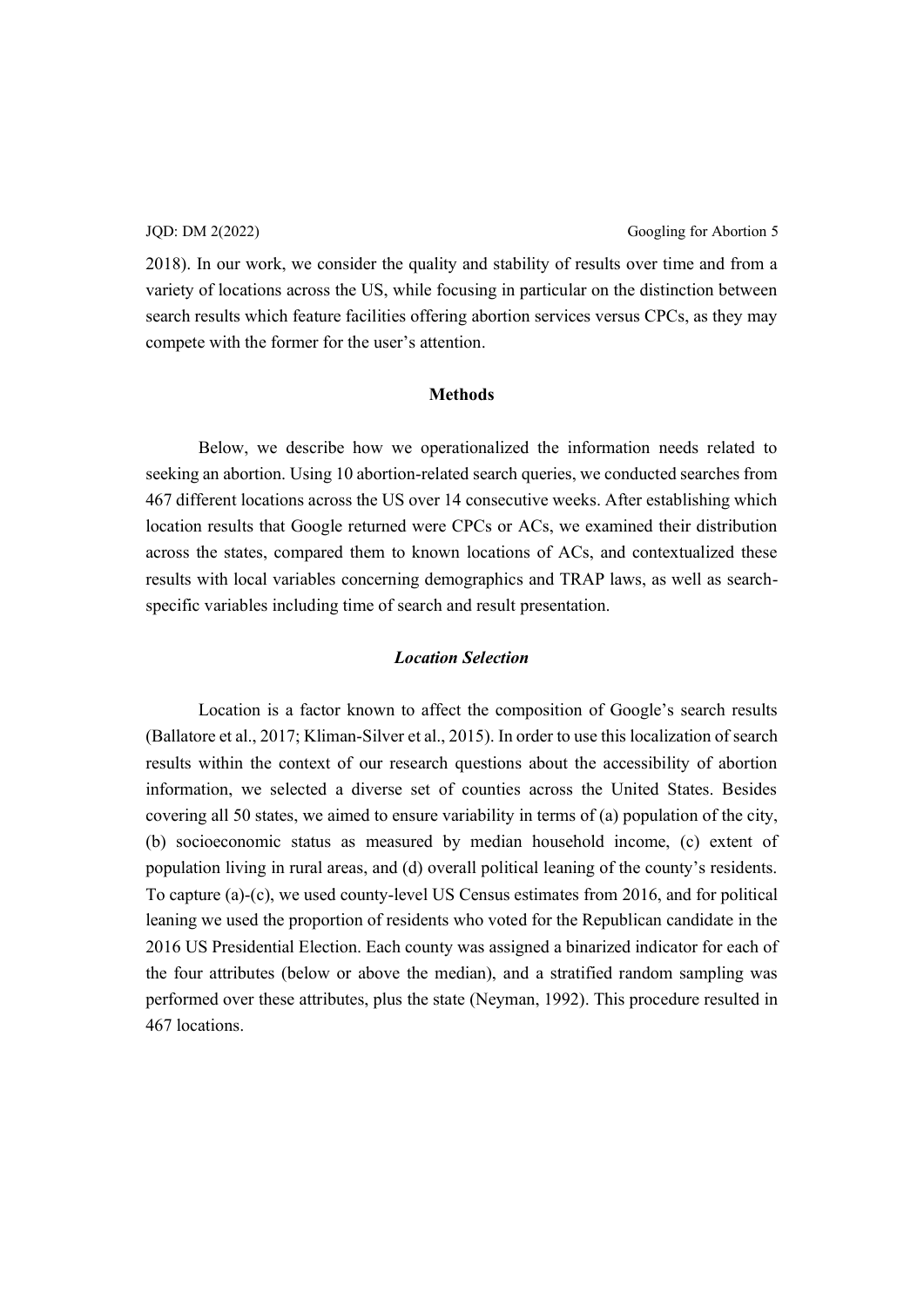# *Query Selection*

We based our selection of queries that women may use when searching for an abortion clinic on the broad root query "abortion." We focus in particular on women who have made the decision to seek an abortion at an abortion clinic, as opposed to women who are pregnant and still weighing their options. For instance, we do not focus on those who are interested in details about the abortion procedure, its alternatives, costs, or anything else that may signal they have not yet made up their mind. We then expanded on the root query of "abortion" by using it as an input for Google's Autocomplete, People Also Ask, and Related Searches features. These features can be useful for query expansion because their search suggestions represent what Google infers, based on internal and otherwise inaccessible data on what real users are searching, to be relevant queries and questions for a given root query (Robertson et al., 2019).

We then assessed the relevance of the query suggestions that emerged during this exploratory process by conferring with a subject matter expert (a PhD in Applied Philosophy specializing in Bioethics). At the end of this process, we selected a total of 20 queries that a person looking for abortion services may use, and placed these queries into one of five categories: (1) general: "abortion", "pregnancy termination", "abortion clinic" ( $+$ "near me"), "abortion center" ( $+$ "near me"), (2) informational: "kinds of abortion", "types of abortion", "how does abortion work",  $(3)$  safety: "is abortion safe", "is abortion dangerous", (4) cost: "free abortion", "abortion cost", "does insurance cover abortion", and (5) legality: "is abortion legal" ( $+$ "in my state"), "is abortion illegal" ( $+$ "in my state"). Two of the queries we selected  $-$  "abortion clinic [location]" and "abortion center [location]"  $$ were dynamic, and included the name of the county they were being searched from (e.g. "abortion clinic Smartsville California"). Upon examining our data, we discovered that some queries never produced any location search results. Given that these results are the focus of our study, we filtered out those queries, leaving us with a final set of 10 queries. These queries were: "abortion," "free abortion," "abortion cost," "pregnancy termination," "abortion center," "abortion clinic," "abortion center near me," "abortion clinic near me," "abortion center [location]," and "abortion clinic [location]."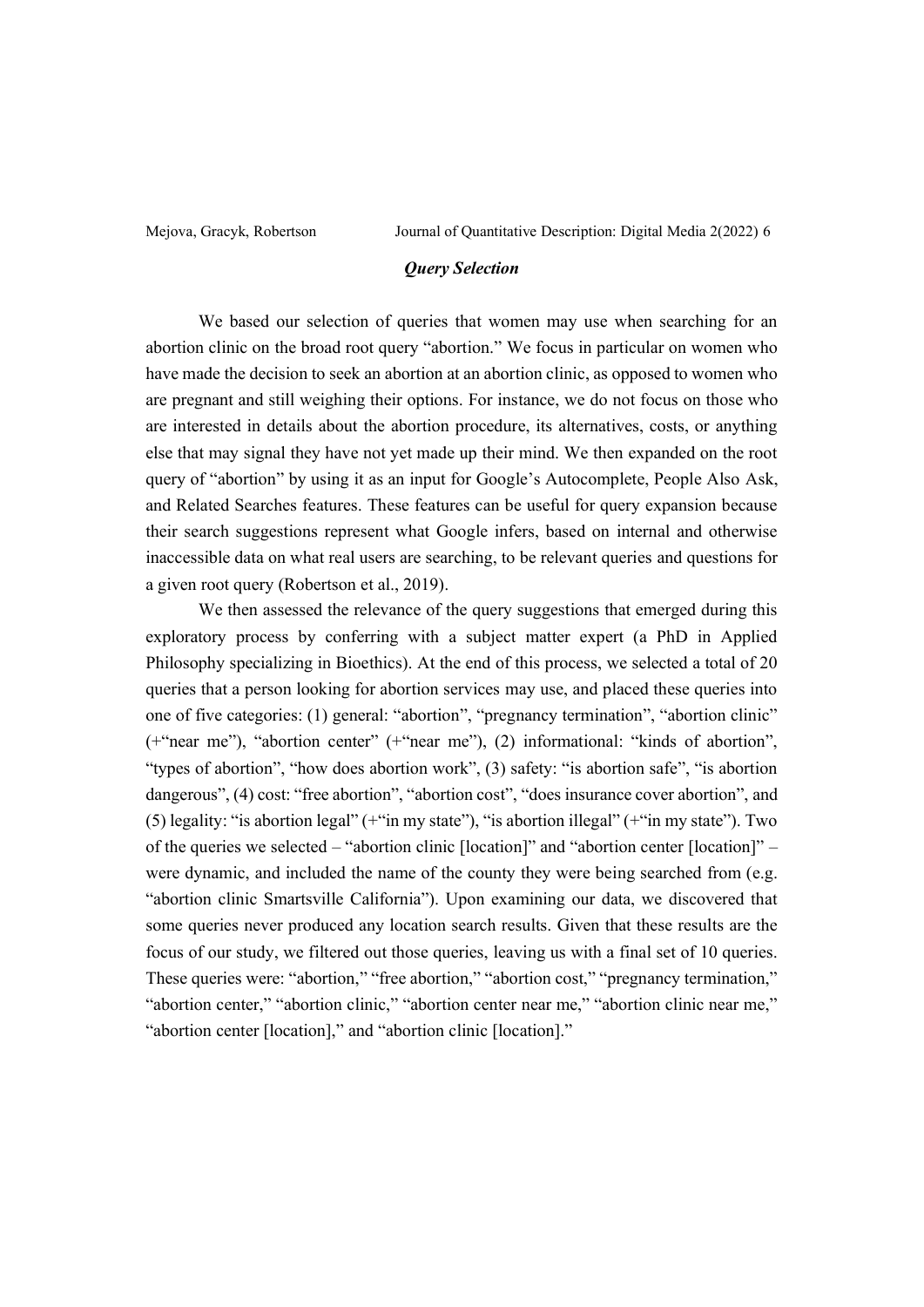# *Conducting Searches*

To conduct our searches, we used an algorithm auditing approach to investigating black-box systems (Metaxa et al., 2021) with an open source python library called WebSearcher (Robertson & Wilson, 2020).<sup>2</sup> This library provides functions for sending Google Search a customizable HTTP request and parsing the Search Engine Results Pages (SERPs) that it returns. We modified the requests we sent to reflect what users might see if they had conducted our queries from a desktop computer, with a modern operating system and web browser, and while logged out of any online accounts. Although we study location-based personalization, we explicitly do not study personalization at the individual level, because our searches were not connected to any accounts or online identifiers other than a persistent IP address and User-Agent.

WebSearcher also enables the geolocation of searches by modifying a URL parameter to include an encoded location name. More specifically, this parameter enables one to search from any location that has a "Canonical Name" in Google's geotargets for advertisers.3 We verified that changing this parameter geolocated the results that Google returned by conducting several queries (often involving food, e.g. "pizza") from several locations, manually examining any location results present in Google's SERPs, and confirming that the results were for the location we had selected.

Using our 10 queries and 467 locations, we set up a script that used WebSearcher to periodically search each query from each location. The script was automatically executed every Monday morning for 14 weeks of our study. Conducting multiple searches using the same queries at different points in time helps to measure and account for temporal differences in the search results (e.g. the news articles returned can frequently change), enabling us to detect changes and adding to the temporal validity of our study (Munger, 2019).

<sup>2</sup> https://github.com/gitronald/WebSearcher

<sup>3</sup> https://developers.google.com/adwords/api/docs/appendix/geotargeting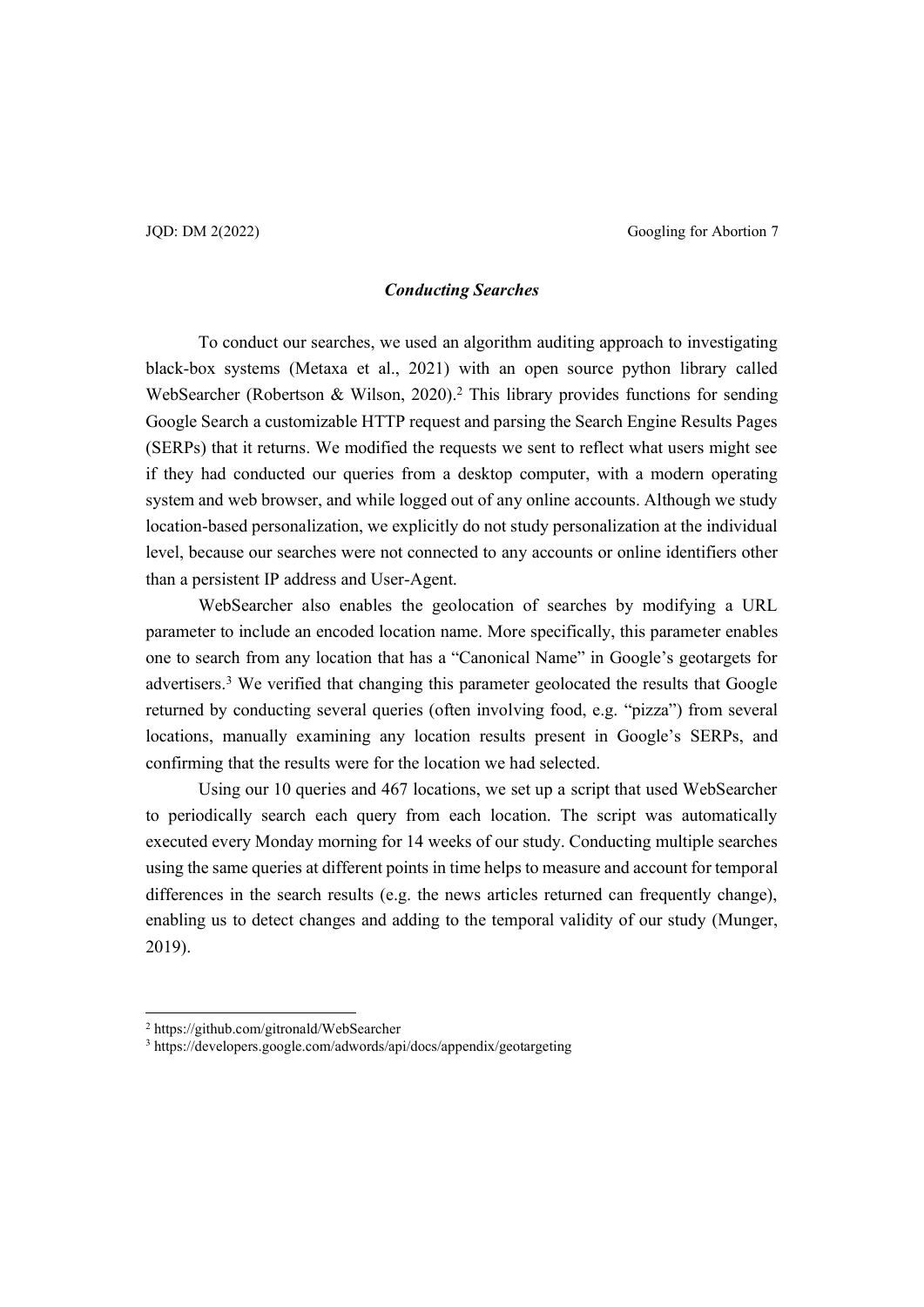For each SERP we collected, we used WebSearcher's parser to systematically extract details from the various components that compose a modern SERP. These components included standard results, ads, knowledge boxes, images, news cards, and location results, among others (Robertson et al., 2018). For each component in a SERP, the parser noted the type of component it was, the rank at which it appeared, and extracted its text, links, and other information. In this study we focus on the location components  $$ which contain up to 3 map locations of businesses  $-\$  and typically include a business name, address, and possibly a phone and website. We leave the exploration of the remaining result types for future work.

## *Clinic Listings*

In order to compare the search results returned by Google to existing abortion clinics, we obtained the latest information on the number of abortion clinics (ACs) and crisis pregnancy centers (CPCs) across the United States.

Due to the sensitive nature of this information, as abortion clinics are often targeted by protesters and incidents of violence and deaths have occurred, there are no publicly available complete listings of ACs. However, we were able to obtain three sources of information. First, from the National Abortion Federation (NAF) (https://prochoice.org/), a professional association of abortion providers in North America. On their website, the NFA provided a list of 294 clinics in the United States which we downloaded in June 2019. Second, from the Guttmacher Institute, a research and policy organization which produces reports on the state of contraceptive and abortion services. Although they do not provide the listing of clinics they have collected, they provided a state-aggregated count from 2017 (Jones et al., 2019). The clinics were collected through "Web-based searches, media reports, and reviews of directories of organizations and associations that work with abortion-providing facilities," as well as "a national survey of obstetrician-gynecologists" and "state health department data." In total, the Guttmacher list provided 808 clinics. The third, and most complete dataset, came from Cartwright et al., which used Google, Yahoo, and Bing's search engines to compile a complete list of clinics in the United States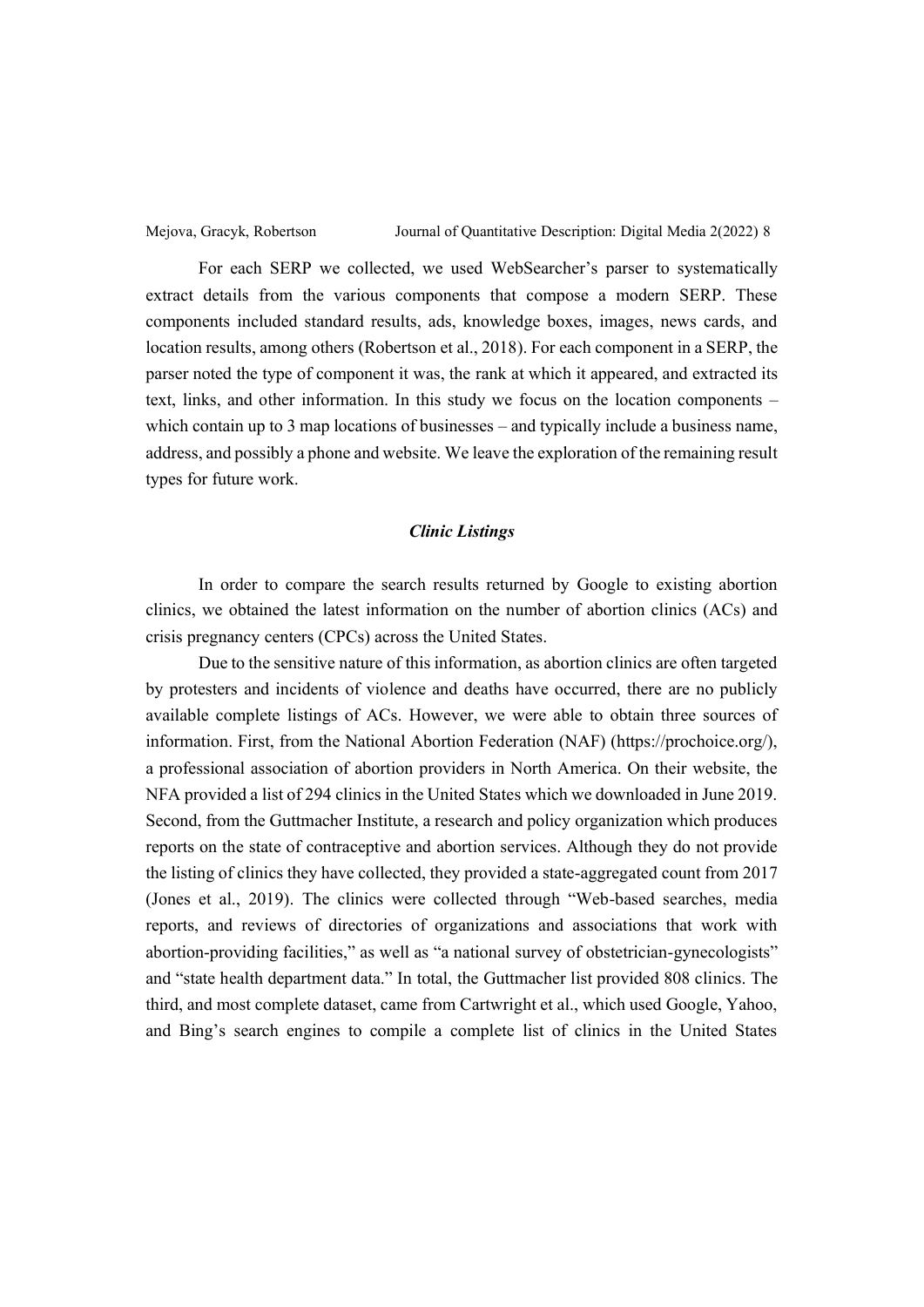(Cartwright et al., 2018). This list of clinics, manually updated in 2019, was made available to us for research purposes by Advancing New Standards in Reproductive Health (ANSIRH) upon our signing of a confidentiality agreement. Note that, considering perstate clinic statistics, the NAF listing correlates only loosely with the other two (Pearson correlation coefficient at about  $r = .62$ ), while the Guttmacher and ANSIRH lists are strongly correlated ( $r = .992$ ), corroborating their version of "ground truth" in terms of the per-state abortion clinic distribution.

Unlike ACs, extensive lists of CPCs can be found via several sources. We used three: (1) CareNet, a nonprofit pro-life organization that has 1,703 locations listed on its website (care-net.org), (2) Heartbeat International, a network of "pro-life pregnancy resource centers" which has 4,090 locations listed on its website (heartbeatinternational.org), and (3) a list of clinics not providing abortion services at "exposefakeclinics.com," manually checked for accuracy by the authors. The first two lists we obtained in June 2019, and the last in October 2019. Note at this stage the difference in prevalence of the two kinds of clinics, with the highest estimate of ACs at around 800 and of CPCs at 4,000.

## *Labeling Location Results*

We approached the task of understanding whether the returned locations were in fact abortion clinics by first de-duplicating the search results, then matching as many as possible to the available clinic lists, and finally coding the rest manually. For each location result we extracted several fields, including the title of the business, URL, and contact (which may contain the address or phone number), with the latter two possibly not being present. After de-duplication across all queries, locations, and the 14 days of data collection, we obtained 4,388 results (note that this set still had potential near-duplicates due to address formatting, etc. which were hand-checked at a later stage).

These results were then compared to the lists of ACs and CPCs, with exact matching on phone numbers, when available, and approximate string matching for business titles and addresses. Each potential match was manually examined to make sure the title of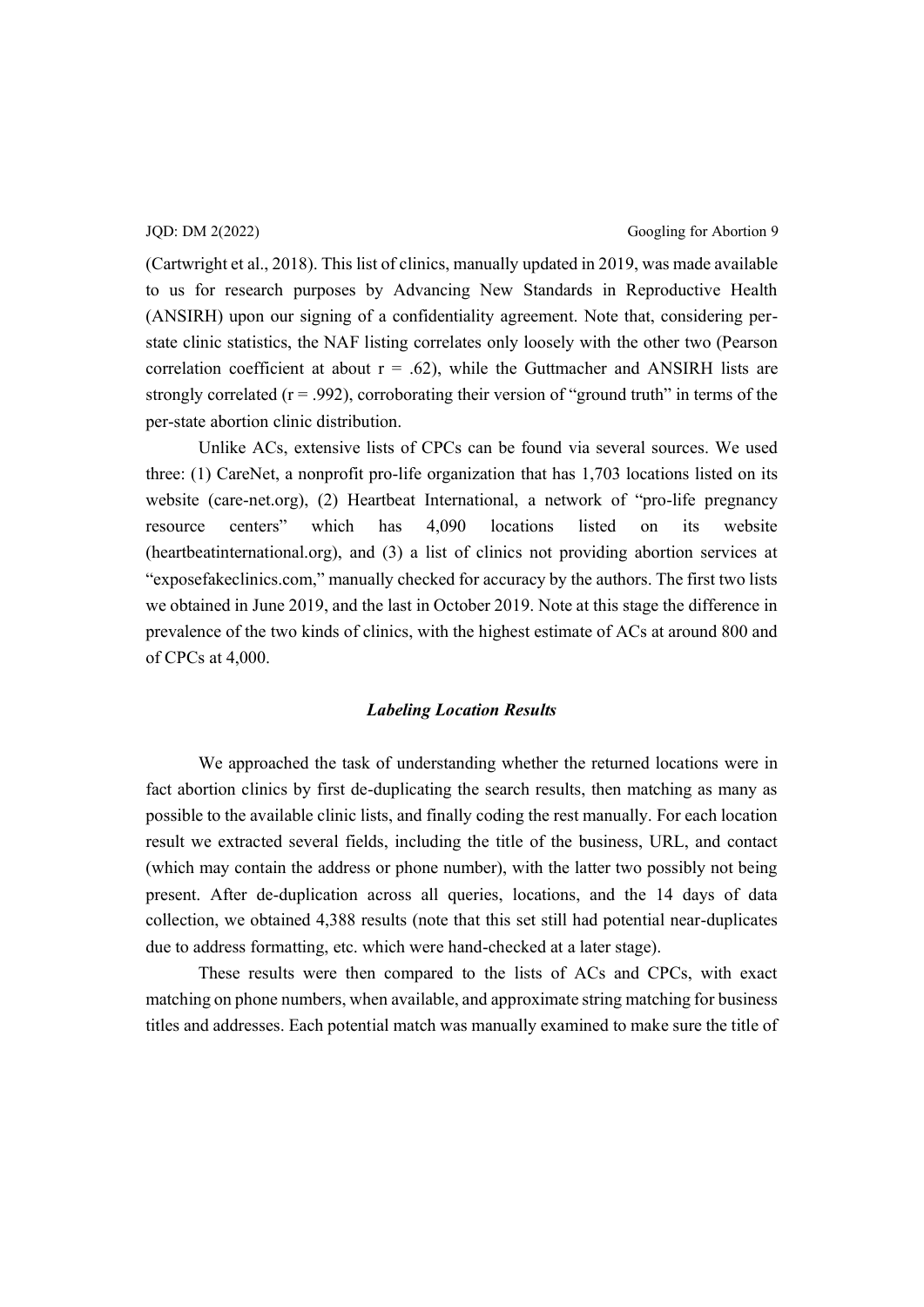the business and location matched. The rest of the results were also manually examined and annotated by the authors with the following guidelines:

- $\bullet$  a clinic that provides abortion services (including the abortion pill  $-$  "medication" abortion" – not just the morning after pill) was labeled as an abortion clinic  $(AC)$ ,
- භ a service center for pregnant women that discusses abortion services, but does not refer for nor provide abortion services nor provide any other medical services (besides ultrasounds and STI testing) was labeled as a crisis pregnancy center (CPC) (as defined by the National Abortion Federation),
- භ any other clinic or hospital which does not provide abortion services, but does provide medical services (other than ultrasounds and STI testing) was labeled simply as "clinic,"
- and all other results were labeled as "other."

Note that the distinction between an AC and a CPC label is often a very small but important one – whether abortion services are in fact provided. Numerous CPC websites provide a detailed description of abortion services, to only at the bottom of the abortion description page, or on another page altogether, declare that abortion services are not provided (see Discussion section on potential attempts of such pages to use "search engine" optimization" to get a higher chance of being shown in a SERP).

Yet another important distinction is between CPC and clinic locations, which are mainly distinguished by whether the location provides services other than an ultrasound and STI testing. For instance, OB/GYN or midwife services cater to pregnant women, but unlike CPCs, provide medical services. Note that clinics may provide referrals to ACs, but this varies across the country, and in some parts of the US referrals have been a target for legislation seeking to limit access to abortion (Zurek & O'Donnell, 2019). Because of the sensitivity of the task, an annotator agreement exercise was performed on 25 randomly chosen locations wherein all three annotators independently applied one of the four above labels to the results, which upon later comparison showed near perfect agreement. Note, however, that there were several results where individual annotators had to consult each other, and the labels for these were decided by a majority vote.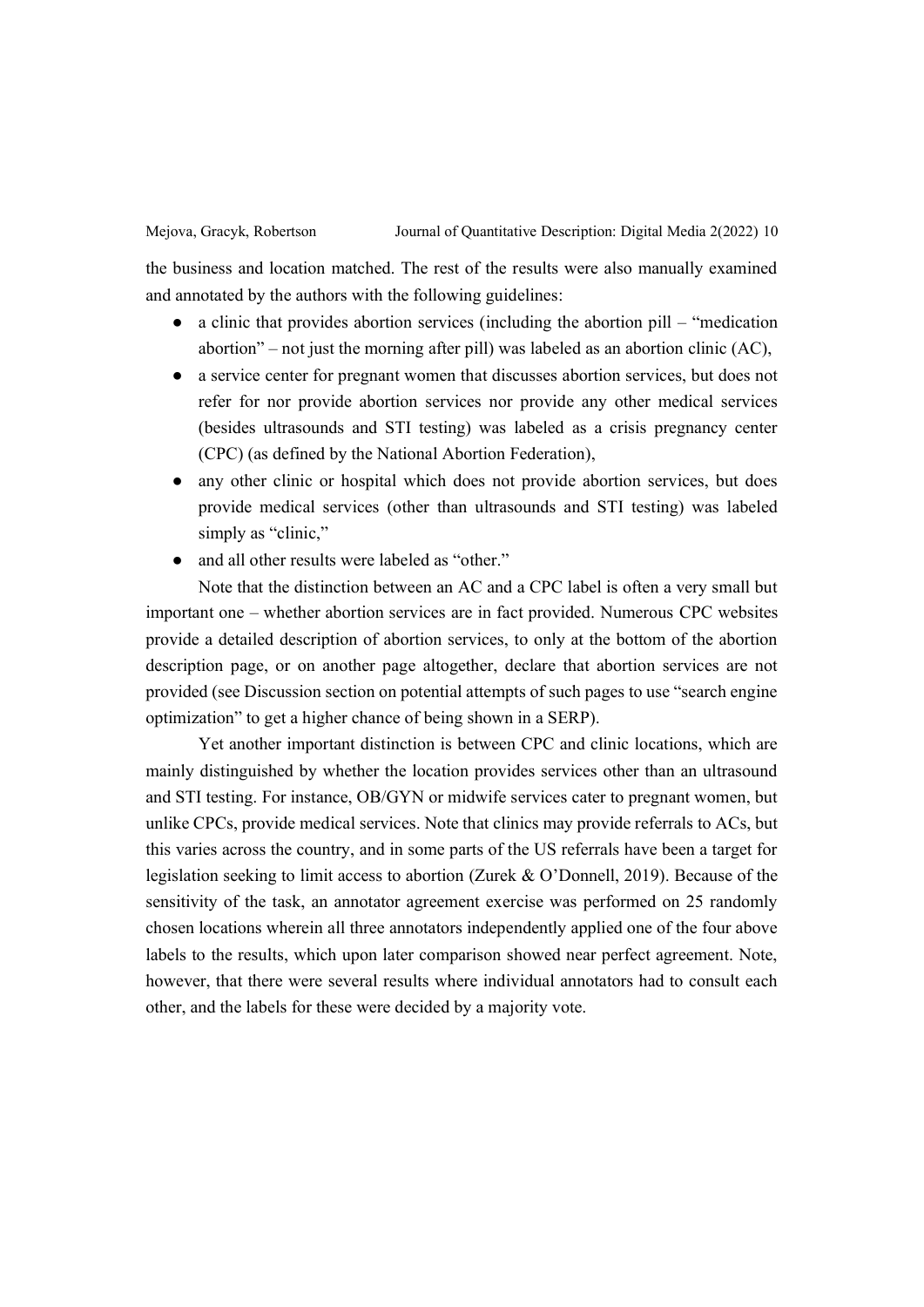JQD: DM 2(2022) Googling for Abortion 11

After manual de-duplication and removal of "other" results, we produced a list of 1,569 unique location results  $-553$  ACs, 369 CPCs, and 647 clinics. The remaining 745 "other" results varied dramatically in topic, including other medical services (dentistry, substance addiction counseling, veterinary clinics), government websites (of cities, counties, or states), various stores (selling clothing, jewelry, etc.), penitentiaries, and churches (16% of all "other" results), among others.

During labeling, we also noted the city and state of the results, taking the address from the website to which the result linked. If we couldn't find one there, we used the address Google provided on the SERP. We then used Google's Geocoding API to map the addresses to GPS coordinates, which could then be compared to the origins of queries using geodesic distance (the shortest distance on the surface of an ellipsoidal model of the earth), in miles.

We finished the processing of the results by matching them with relevant state-level and county-level (when possible) information such as the number of AC and CPC locations known in other resources, demographic data, and abortion-specific legislation (Guttmacher Institute, 2020). The latter encompasses restrictions on the procedures performed at the clinics, facility dimensions and position, and certification of the clinical staff.

## *Data Availability*

Because of the sensitive nature of the data involved in this study, we employ the data sharing approach devised by Advancing New Standards in Reproductive Health (ANSIRH): the data will be available to the research community upon request and signing of a confidentiality agreement. In particular, the parsed location search results over 14 query sessions, their manual annotation, address and geo-location will be made available, in order to ensure reproducibility and continuation of this line of research.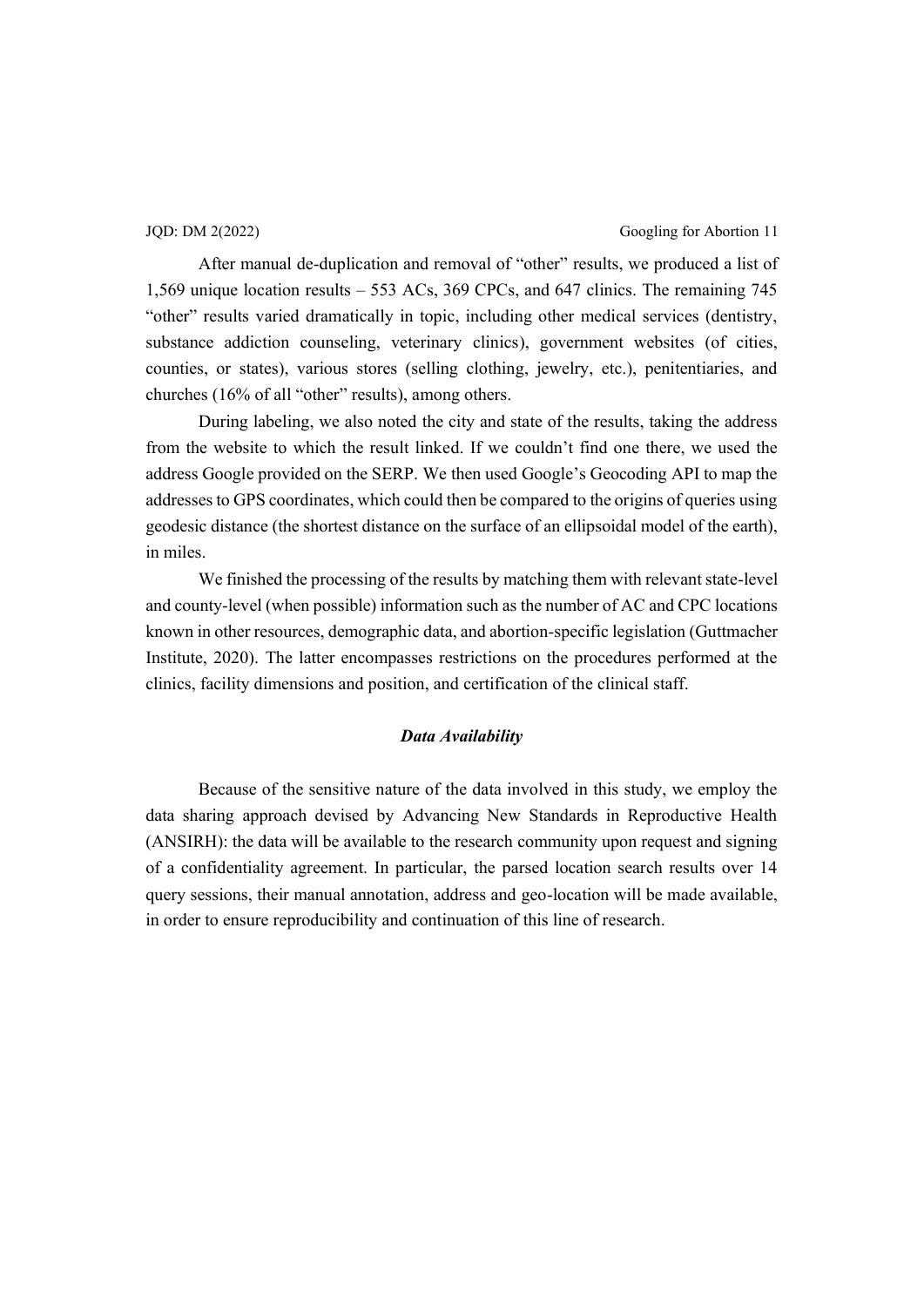## *Location Type Prevalence*

In order to gauge the prevalence of the different search result types (AC, CPC, or clinic), we consider results returned for all of the 14 query sessions as one large session, and report the percentage of results observed for each type. For state-specific analyses, we averaged the number of different types of results returned over all locations in that state. We then used Spearman's Rank correlation to compare these figures to the number of ACs in each state, as determined by the ANSIRH database (described above). Due to the rightskewed distribution of ACs per state (33 states have 10 or fewer ACs, while California has 152), we used the nonparametric Spearman Rank correlation here rather than the Pearson correlation. We also used the two-sided T-test to compare the number of ACs in states where CPCs were and were not returned. Finally, we plotted the distribution of result types per state, as well as the average number of ACs or CPCs returned in each state geographically.

# *Distance to Query Origin*

We computed the distance of the returned results to the query origin in miles, using the GPS coordinates of their addresses. We then plotted the distance to the origin by result type. We also computed the distance of the closest result returned in a session (one which may potentially attract the user most). Finally, we compared the closest returned AC to the best-case-known-scenario, or an "oracle", which is the closest AC as indicated by the ANSIRH database. When we plotted the closest result AC and closest known AC, we checked to see whether the points lay on the diagonal, that is, whether the closest known AC was returned by the search engine. If not, we noted any discrepancies between Google's results and known ACs around the query point.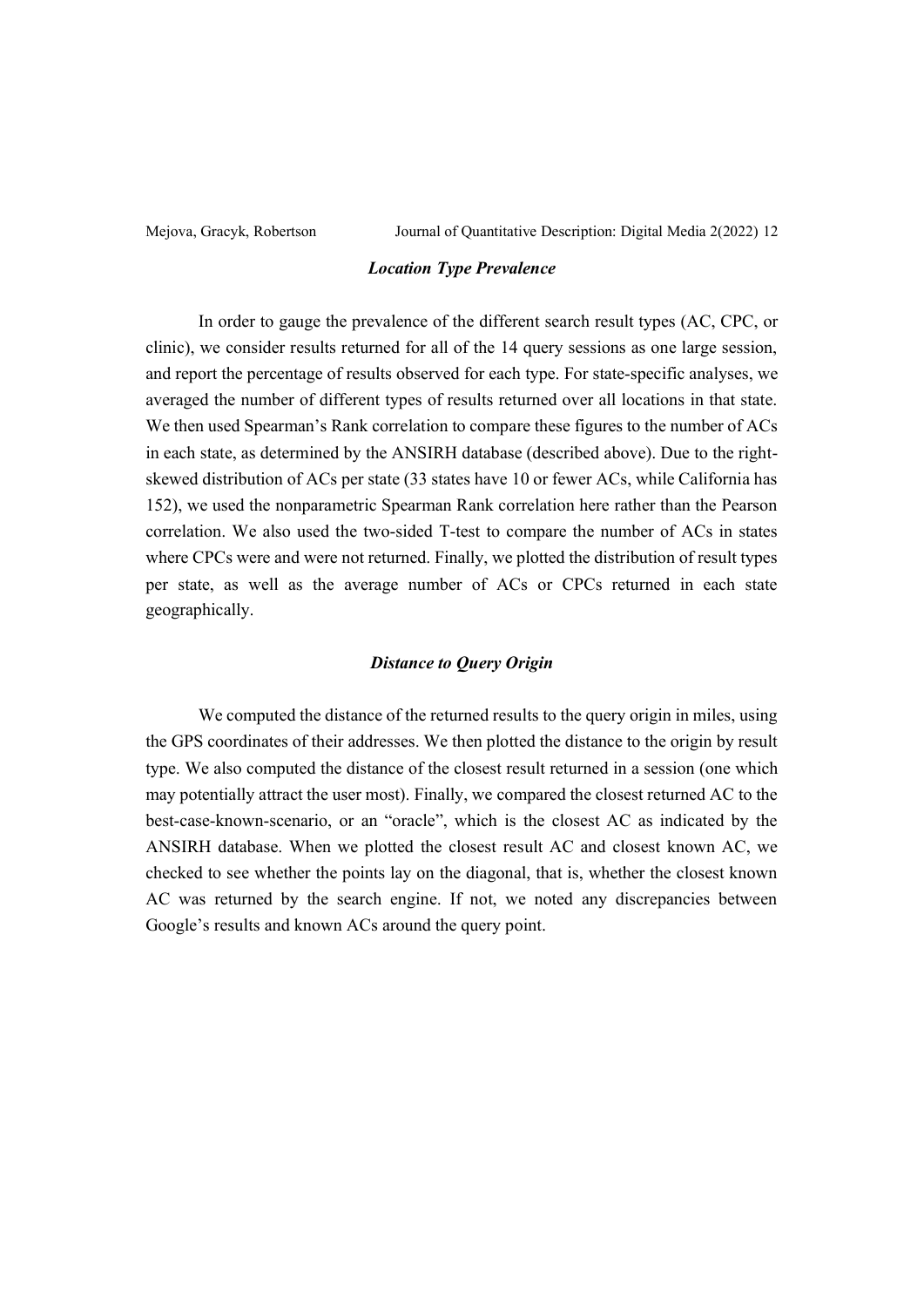# *Comparison to Demographics and TRAP Laws*

Next, we asked whether the number of AC or CPC results returned by Google were in some way related to the demographics of the location from which the query was issued. In particular, we modeled the total number of (non-unique) AC or CPC results returned for a search (although results were similar when modeling the number of distinct businesses returned) using the pooled linear regression model, treating the 14 query sessions as panels.

As a baseline, we used the log of the number of ACs in each state from the ANSIRH database. We also considered adding a similar count of CPCs per state to the model, but this increased multicollinearity. The per-county demographic variables of median household income, percent rural, and percent voting for the Republican US Presidential candidate in 2016 were z-normalized for ease of comparison. We excluded population size due to a high correlation with our rural measure (Pearson  $r = -.44$ ). Additionally, we included information about the per-state TRAP laws as 5 components obtained via Principal Component Analysis (PCA), employing Principal component regression (Cui et al., 2011; Massy, 1965). These 5 components explained 80% of variance and did not contribute to multicollinearity of the predictors. The final model had maximum Variance Inflation Factor (VIF) of 1.12, indicating low multicollinearity. The *P*-values were computed using a permutation test with  $n = 1000$ .

## *Result Stability Over Time*

Since our data was obtained over 14 weeks, and search results are known to change over time  $-\text{ due to the thousands of minor updates that Google makes to its search engine}$ every year,<sup>4</sup> as well as changes to the online landscape  $-$  we examined the stability of the location results we collected over time. To do so, we plotted the proportion of the four location types that we observed (aggregated across all locations and queries), by the date that they were collected. For each consecutive pair of data collection dates, we ran a  $\chi^2$  test in order to test for significant differences in the distribution of location types. To better

<sup>4</sup> https://moz.com/google-algorithm-change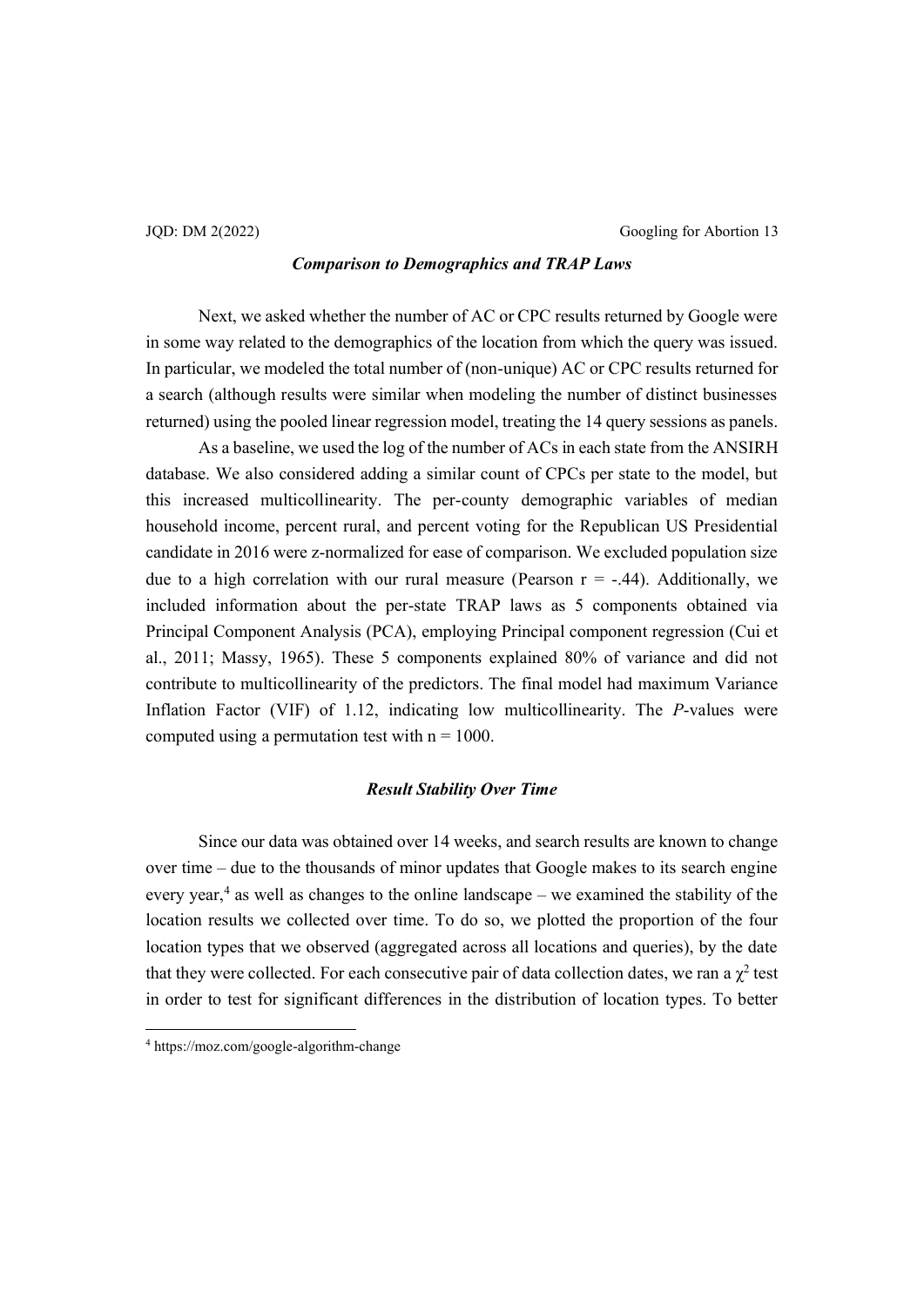understand any significant changes that emerged from this exploration, we also examined this data in relation to the date of a publicly announced major algorithm update, in which Google incorporated a new technology known as BERT (Bidirectional Encoder Representations from Transformers) to better understand users' queries (Nayak, 2019).

# *Result Presentation*

We further summarized several contextual elements of the result presentation, mainly the ranking of the results, the number of user reviewers and their aggregated score, the classification of the business, and the business title. More specifically, we present the proportion of time each result type was presented at a ranking, because a location result's ranking within the search result page signifies the relevance of the result, and search rankings can steer users' attention and influence their opinions (Epstein  $\&$  Robertson, 2015; Pan et al., 2007). Google also allows users to leave reviews and ratings of businesses, creating crowd-sourced social signals for quality. To capture this, we plotted the distributions of the number of reviews and the average ratings for each result type. In addition to this, businesses listed in Google's Search rankings are often presented with a category label. When business owners add their listing to Google, they are able to search for and select a pre-existing category from a drop-down list of options provided by Google, or input a more specific category of their own choosing. <sup>5</sup> However, once published, these categories can also be edited by users (Bonelli, 2018), adding an adversarial edge to the way businesses are categorized in Google Search. Our results present the instances when the categories on Google's search results do not match the labels in our data. Finally, we examined the titles of the locations (business names), as they are the most informative piece of information available to the user. To better compare these titles, we made them lowercase, tokenized them, and removed stopwords as well as any location-specific words associated with the origin of the query. Our results thus present both the most used terms by ACs and CPCs, as well as terms most distinct to each group computed via the difference of probabilities.

<sup>5</sup> https://support.google.com/business/answer/2911778/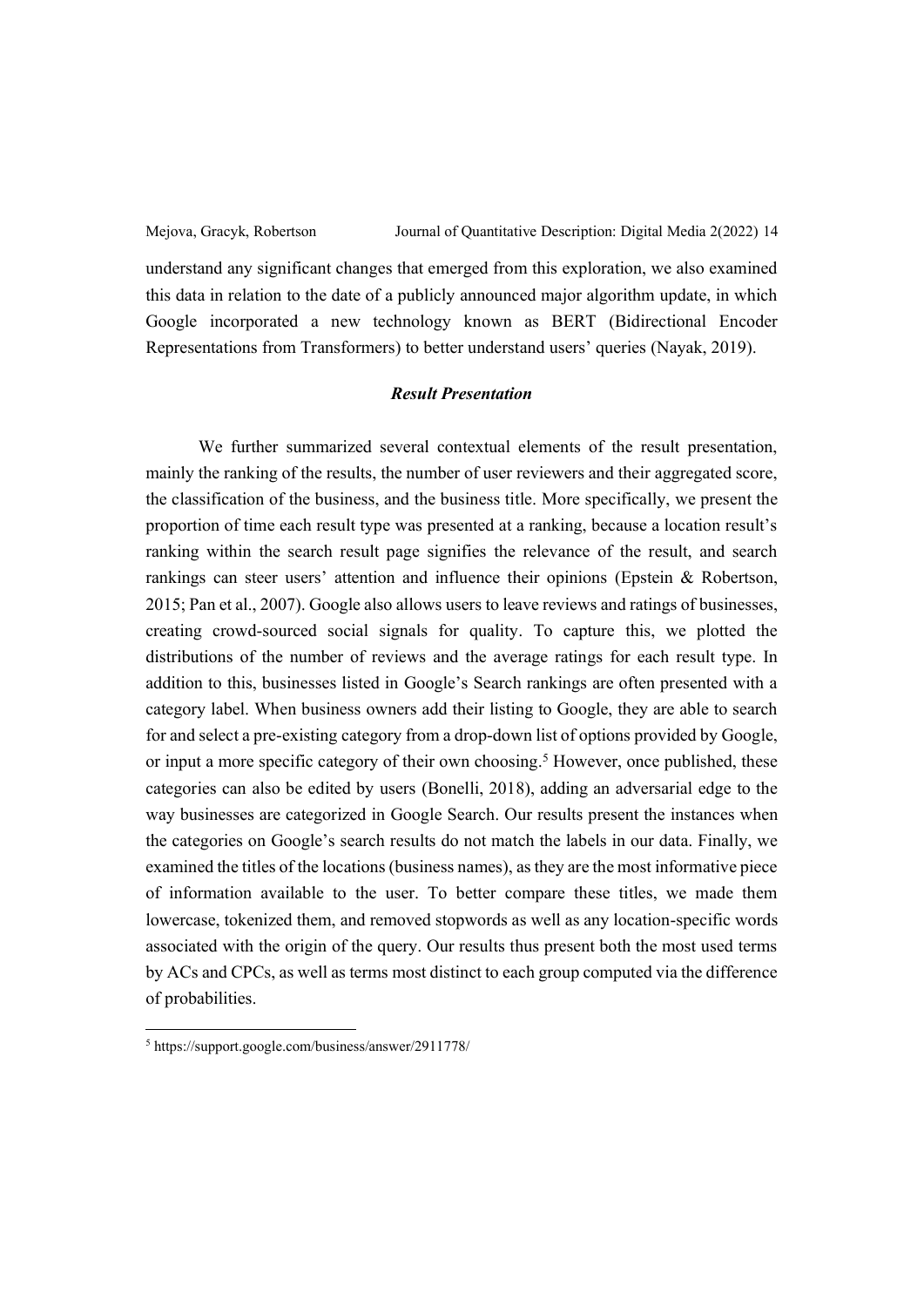### JQD: DM 2(2022) Googling for Abortion 15

### **Results**

### *Location Result Prevalence by Query*





To measure the variability of results across time, we ran a set of 10 carefully selected queries once a week for 14 weeks between October 2019 and January 2020 (see Methods for query selection details). We refer to each day of data collection as a "query session." In total,  $70.4\%$  of the search pages we collected across all query sessions contained at least one location result, although this distribution was not uniform across query types. Figure 1 (left) shows the proportion of responses for each query that returned at least one location result, with each dot representing a query session, such that the variability across sessions is visible. Note that the proportion of results does not vary significantly within the 14 sessions, except perhaps for the "abortion cost" query. The highest proportion of results with locations were returned for "abortion center near me," "abortion clinic near me," as well as "abortion clinic" and simply "abortion." Comparatively fewer results were returned for "pregnancy termination," showing the importance of terminology selection when searching for abortion procedures. We also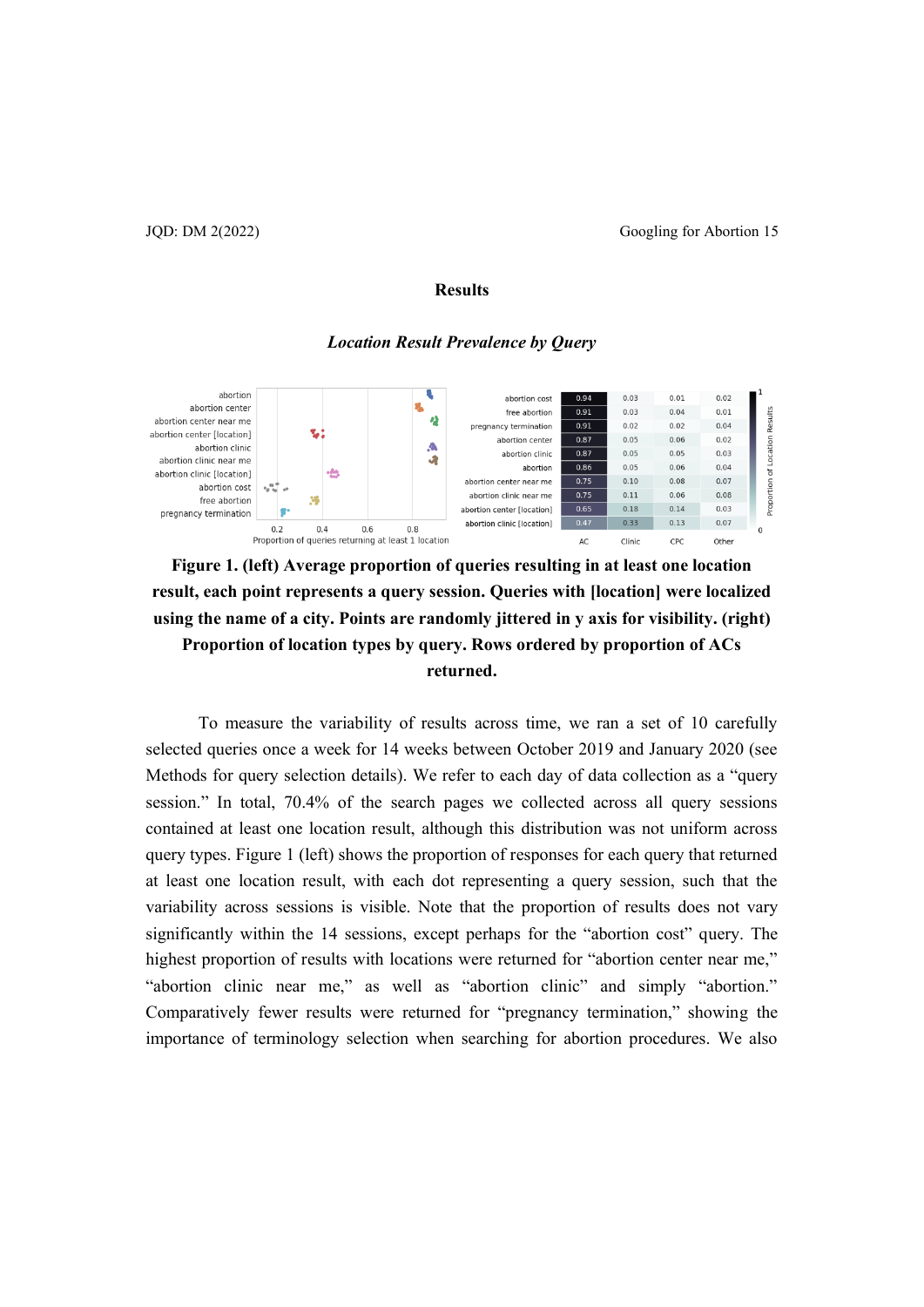found that our localization of the query, by appending the location name, produced fewer results than their non-localized versions. For instance, 89.2% of searches for "abortion clinic" returned a location result, but only 45.1% of searches for "abortion clinic [location]" did so as well. A similar effect can be seen for "abortion center" and "abortion center [location]" (Figure 1).

## *Prevalence of AC and CPC Results*

The majority of results (79.4%,  $n = 91,095$ ) were ACs, followed by other clinics  $(9.2\%, n = 10,528)$ , and CPCs  $(6.9\%, n = 7,891)$ . When examining each query separately in Figure 1 (right), we found that, for queries with location keywords, the prevalence of ACs was lower while the prevalence of CPCs and clinics was higher. However, this distribution was quite heterogeneous among the states, as shown in Figure 2, where black diamonds show the number of ACs in state (right y-axis). Note that not all queries produced location search results, and that a maximum of 3 location search results appeared in a single search page.

Washington DC, New Jersey, and Connecticut returned the most AC results, while Montana, North Dakota, and Alaska returned the fewest. The geographical distributions of results that were AC (left) and CPC (right) in each state are plotted in Figure 3. It shows that the coasts returned larger numbers of AC results and fewer CPC results than inland. Only one query location returned no AC results: Joplin, MO, instead returning CPC results 33% of the time (the rest being clinics). Conversely, 197 locations never returned a CPC result.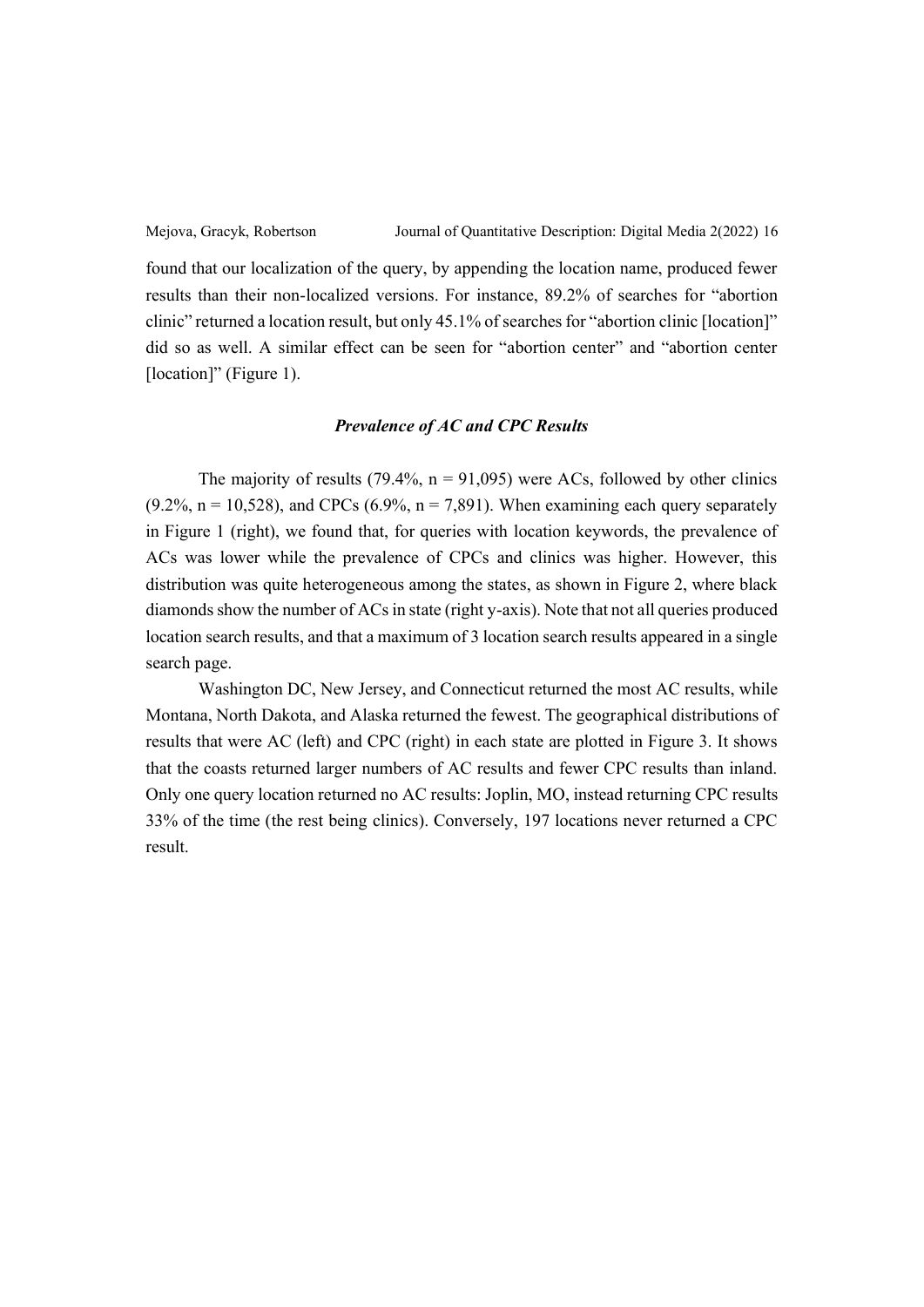

**Figure 2. Average number of location results with different labels per query, per state (bars, left y-axis) and number of ACs in each state (black diamonds, right yaxis).**



**Figure 3. Average number of results that are ACs (left) and CPCs (right) per query. While each has a maximum of 3 possible results, we plot the average number of CPC results returned on a scale of 0 to 1 to better highlight the distribution, because the max value was 0.30 in Montana.**

Comparing the known number of ACs (determined using the ANSIRH database) to the average number of AC results returned per search in each state, we found a Spearman Rank correlation of  $p = .624$  (P < .001). We also checked whether CPC results were returned for query origins that had few ACs in the vicinity. Indeed, we found that locations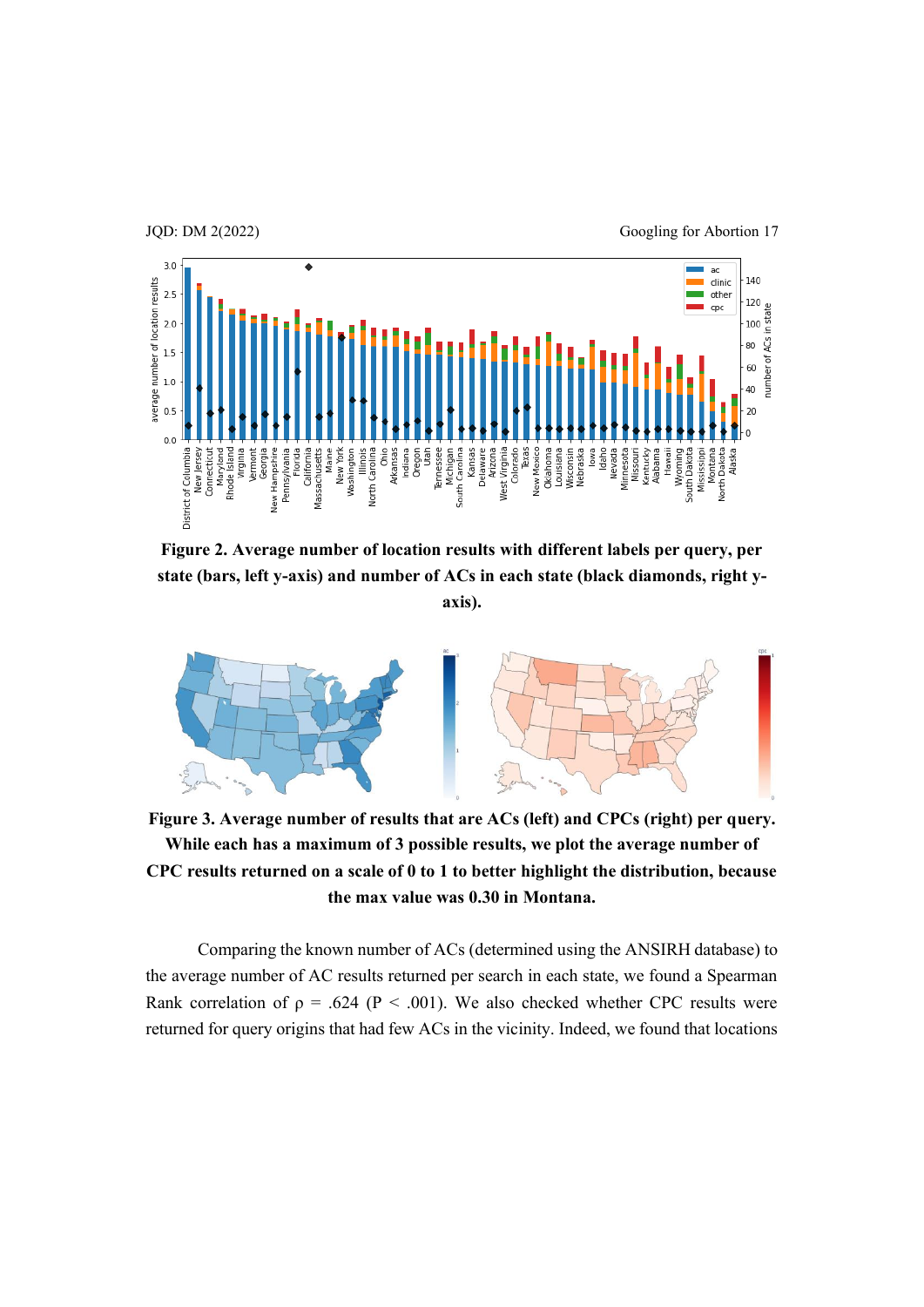with CPC results were more common in states with lower numbers of ACs. States in which CPCs appeared in the results had on average 14.6 ACs, and those that did not had on average 20.5 ACs (significant at  $P = .03$  using a two-sided T-test). This suggests that a higher prevalence of ACs in a state makes it more likely that Google will return location results for ACs, and this may be pushing any CPC results out of the top three rank positions. Interestingly, the number of CPCs in the state correlates poorly with the number of CPC results in the SERP (Spearman's  $\rho = 0.15$ ,  $P = 0.293$ ), as well as the number of AC results (Spearman's  $\rho = 0.22$ ,  $P = 0.128$ ), possibly indicating that the number of CPCs in a state is not as important of an indicator as the (much smaller) availability of ACs, when the web user is searching for abortion providers. Further, while the number of ACs in a state appears to matter for whether a CPC result was returned, we found no relationship between whether a CPC result was returned and the distance between the query origin to the closest AC result.

## *Distance to Query Origin*

Figure 4 (left) summarizes the distances of AC or CPC results to the origin of the query. From the insert, which shows the raw number of results, we can again observe the majority of results being identified as ACs. However, considering the proportional distribution in the main figure, we find that most of the CPC results that were returned were much closer to the query origin. Specifically, the mean distance for an AC result was 73 miles (median 37), and for a CPC result was 66 miles (median 8), with the difference in medians signifying that while both distance distributions were skewed, they were skewed more significantly for CPC results.

Further, in the cases when both AC and CPC locations were returned for a query, CPCs were the closest result 75.9% (4,451 out of 5,872) of the time, meaning that if a CPC was present in the result set, it was likely be the closest result to the query origin. This could be due to the fact that there are significantly more CPCs than ACs (judging from the sources we used), with roughly 4,000 CPCs and approximately 800 ACs in the United **States**.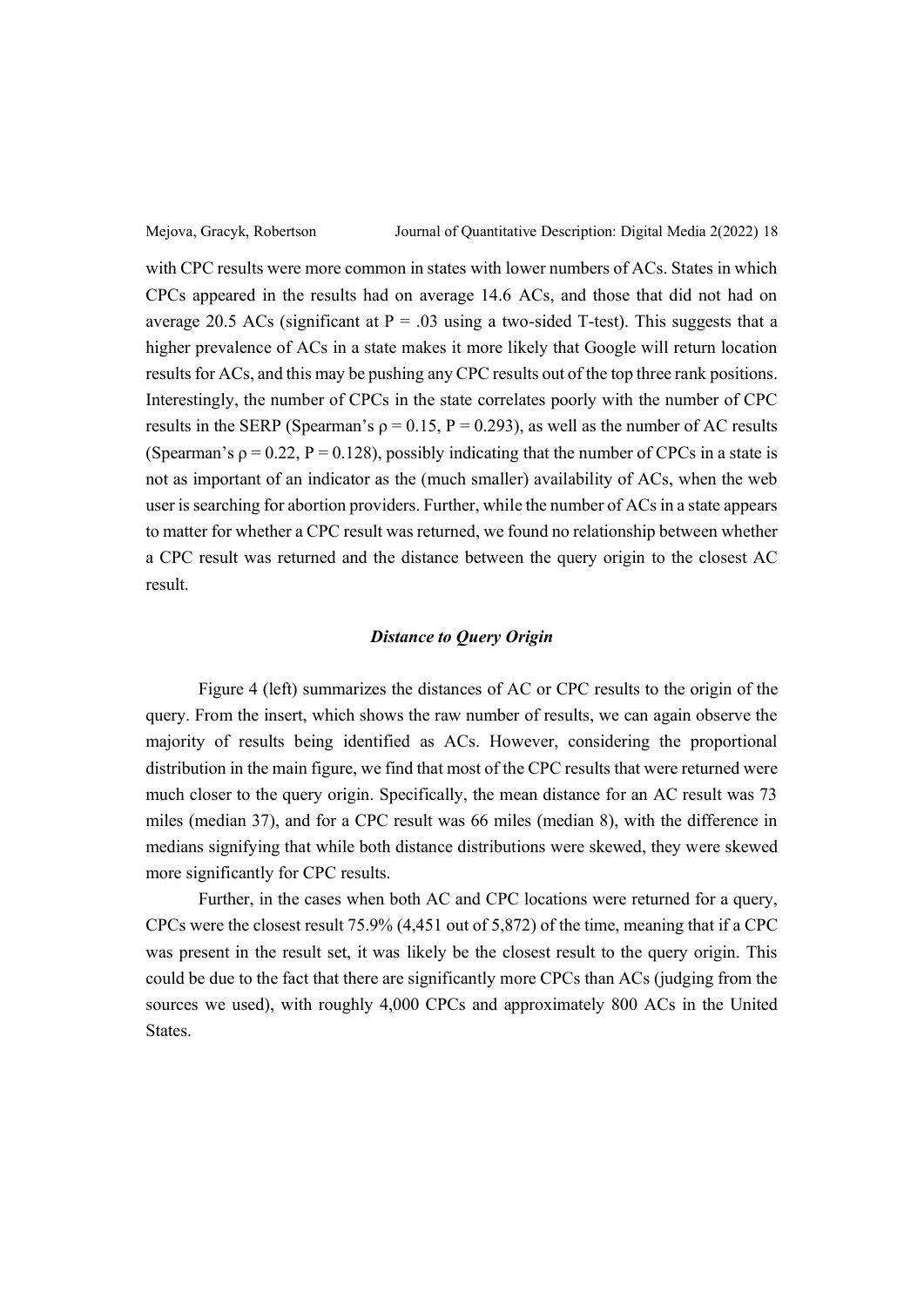

**Figure 4. (Left) Proportion of results at a distance (in miles) from the origin of the search, with raw number of results in the insert. (Right) Distance to closest AC for Google results vs. Oracle, per query origin.**

Finally, we checked to see how well the closest returned AC corresponded to ACs in the real world, as provided by the ANSIRH database. For each query origin, we computed the distance to the closest AC in the database, referred to as an "oracle" estimate. Figure 4 (right) plots the distance to the closest Google location vs. to the oracle location for each query origin location over all query sessions (that is, the closest AC across all sessions). We found that most fell on the diagonal, with 90.5% of returned results within 5 miles of the oracle AC. Where the points are not on the diagonal, it is because the Google result was closer in 18 cases and the oracle was closer in 26 cases. When we manually examined the instances where Google found closer alternatives, we found that these were either not in the ANSIRH database or were marked as not providing abortions, despite advertising the procedure on their website. Because we rely on the business websites for the labels, we will leave updating the database with the latest information to future work. If we constrain our examination to the closest AC within a query session (that is, what a user would have seen that day if they searched our queries), the closest AC is within 5 miles of the oracle in slightly fewer cases (86.9% of the time) with only 2.5% of cases having their closest AC result over 50 miles away from the oracle. In all, we found that Google's search engine provided the closest possible ACs in the majority of the cases.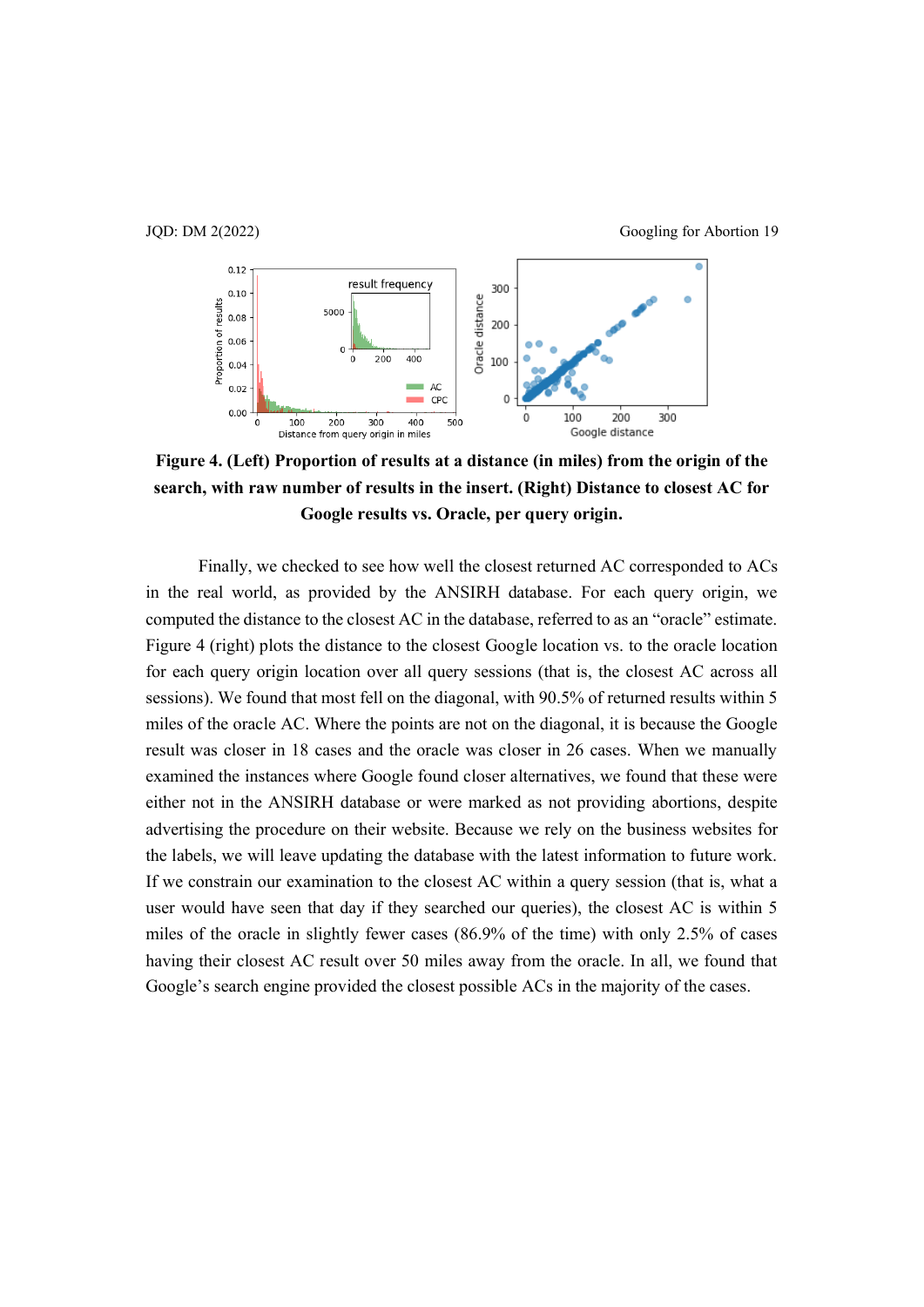## *Demographics & Laws*

Next, we asked how many times a woman is likely to encounter an AC in the search results when conducting a query on a particular day from a particular location. Table 1 shows the  $\beta$  coefficients and the corresponding P-values of two models – one for number of AC results (left) and another for CPC results (right)  $-$  for demographic variables and TRAP laws, after distributing component coefficients via their PCA loadings. For brevity, we omit the dummy variables used for each of the 14 query sessions.

We found that the number of AC results returned is strongly associated with the number of ACs in the state, indicating that the search engine generally reflects the availability of abortion services in each state. The strongest demographic effect was income, which had a positive association with the number of ACs returned, followed by rural and Republican, both having negative associations. All coefficients reverse when we model the number of CPC results, except for rural, where the association remains negative. Considering specific law requirements (TRAP Laws), the strongest negative effect we found on returned ACs was for requirements that clinicians have hospital privileges, followed by requirements for facilities (distance from a hospital). These per-law AC model coefficients remained stable when other numbers of PCA components were used, with a maximum variability of .044 for 4 or 6 components, indicating that our results are robust to such adjustments. Finally, we note that a better fit is achieved for modeling the number of ACs returned ( $R^2 = .254$ , n = 463) than CPCs ( $R^2 = .125$ , n = 463).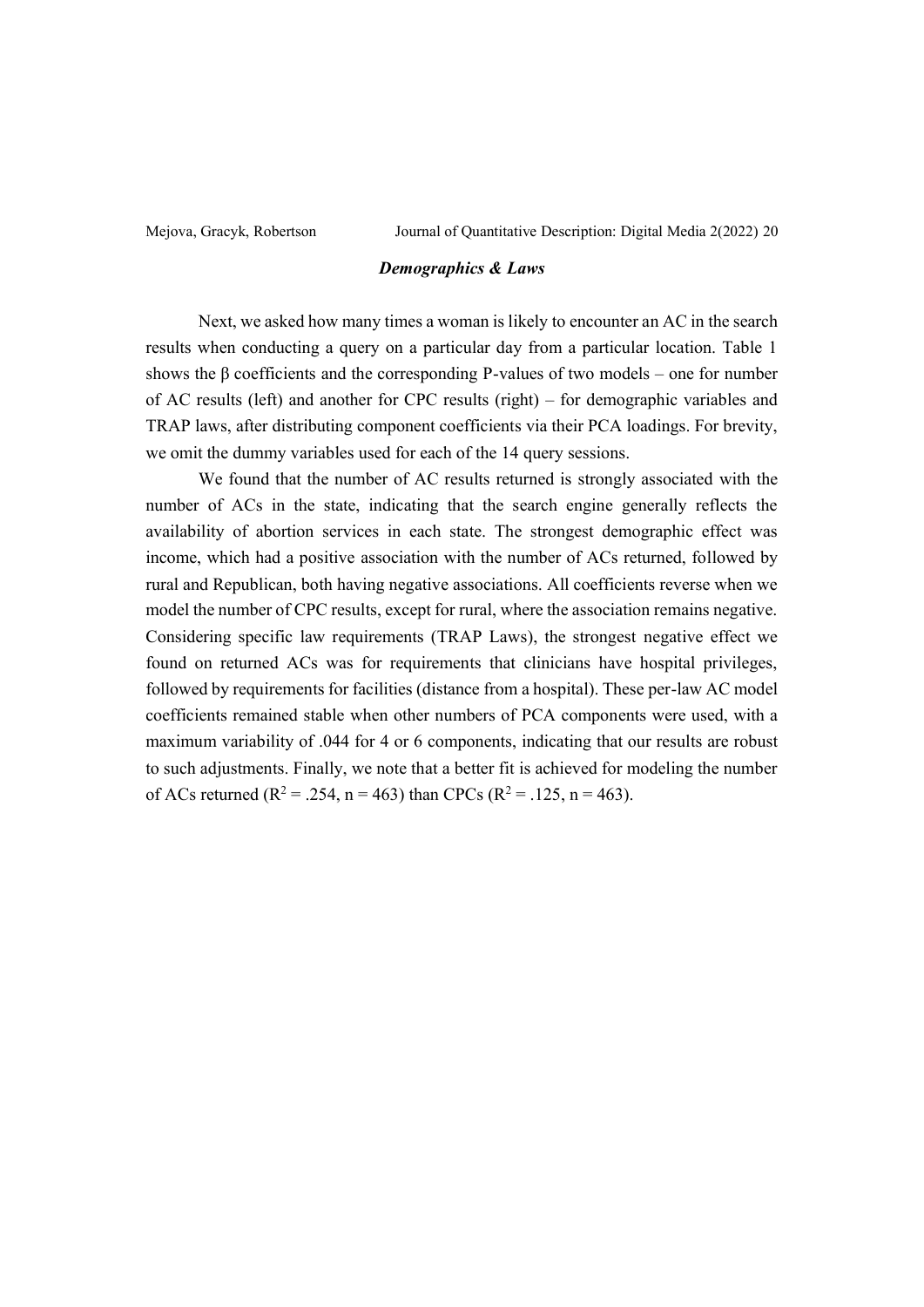**Table 1. Pooled linear regression models predicting number of AC results and CPC**  results at a location in a query session, showing the  $\beta$  coefficients and associated P**values. TRAP law coefficients aggregated via 5 PCA components. Dummy session effects omitted.**

|                                      | AC            |           | <b>CPC</b>    |           |
|--------------------------------------|---------------|-----------|---------------|-----------|
|                                      | β             | ${\bf P}$ | β             | ${\bf P}$ |
| constant                             | 8.765         | < 0.01    | 1.837         | < 0.01    |
| AC in state ANSIRH (log)             | 2.406         | < 0.01    | $-0.296$      | < 0.01    |
| republicanz                          | $-0.232$      | < 0.01    | 0.168         | < 0.01    |
| ruralz                               | $-0.411$      | < 0.01    | $-0.491$      | < 0.01    |
| income <sub>z</sub>                  | 1.471         | < 0.01    | $-0.203$      | < 0.01    |
| <b>TRAP Laws</b>                     |               |           |               |           |
| clinician hospital privileges        | $-1.351$      | < 0.01    | 0.197         | < 0.01    |
| facility hospital max distance       | $-0.896$      | < 0.01    | $-0.177$      | < 0.01    |
| facility corridor width              | $-0.466$      | .02       | 0.284         | < 0.01    |
| clinician OBGYN certification        | $-0.290$      | .004      | 0.160         | < 0.01    |
| facility hospital transfer agreement | $-0.051$      | .02       | 0.039         | .004      |
| service pill                         | $-0.044$      | .02       | $-0.141$      | .01       |
| service surgical outpatient          | 0.064         | .001      | $-0.029$      | .02       |
| facility surgical standards          | 0.126         | < 0.01    | $-0.037$      | < 0.01    |
| service surgical private doctor      | 0.355         | < 0.01    | $-0.146$      | < 0.01    |
| facility procedure room size         | 0.944         | < 0.01    | $-0.455$      | < 0.01    |
|                                      | $R^2 = 0.254$ |           | $R^2 = 0.125$ |           |
|                                      | $n = 463$     |           | $n = 463$     |           |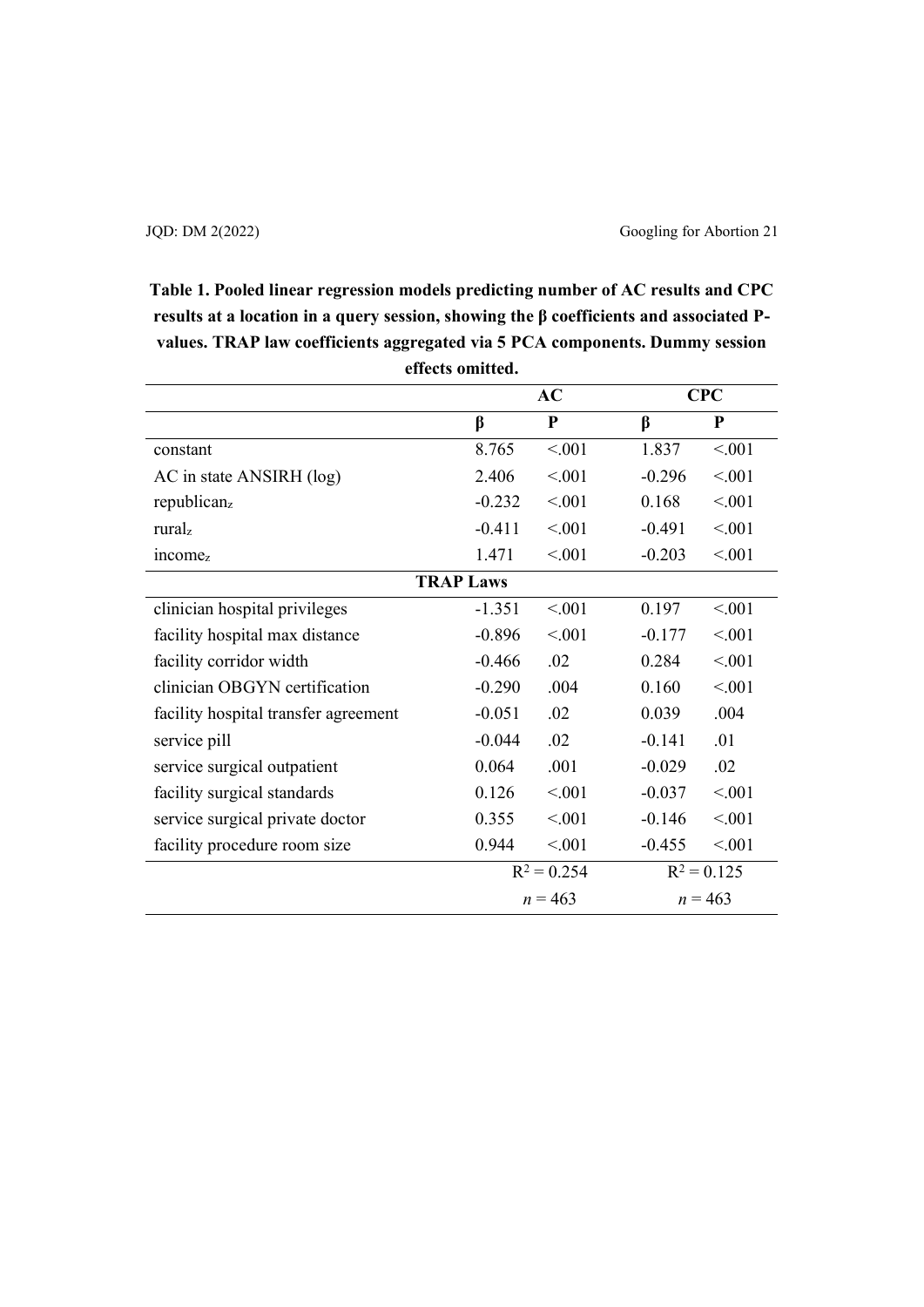### *Result Stability Over Time*

Next, we examined the stability of the results over the 14 query sessions, as shown in Figure 5. Although the proportion of locations returned by Google was relatively stable across our first four sessions, we observed a 5% increase in the proportion of AC results between October 28 and November 11, 2019 ( $\chi^2$  (3, n = 16,254) P < .001). These changes could potentially be due to changes in the search index or algorithm, such as Google's BERT algorithm update, intended to better "understand" users' natural language queries, which was officially introduced on October 25, 2019 (Nayak, 2019). This hypothesis is somewhat supported by the observation that performance improved more for locations with fewer ACs in their state (split on median AC normalized per person). States with fewer ACs received an additional 1.27 AC and 0.37 fewer CPC results (both  $P < .001$ ), whereas those having more ACs received only an additional 0.73 AC and 0.06 fewer CPC results, on average (only AC change significant at  $P < .001$ ).



**Figure 5. Proportion of locations over data collection dates (with 95% confidence**  intervals). The proportion of AC's returned in Google Search increased by over 5% **after the BERT update** (Nayak, 2019) **(dotted line).**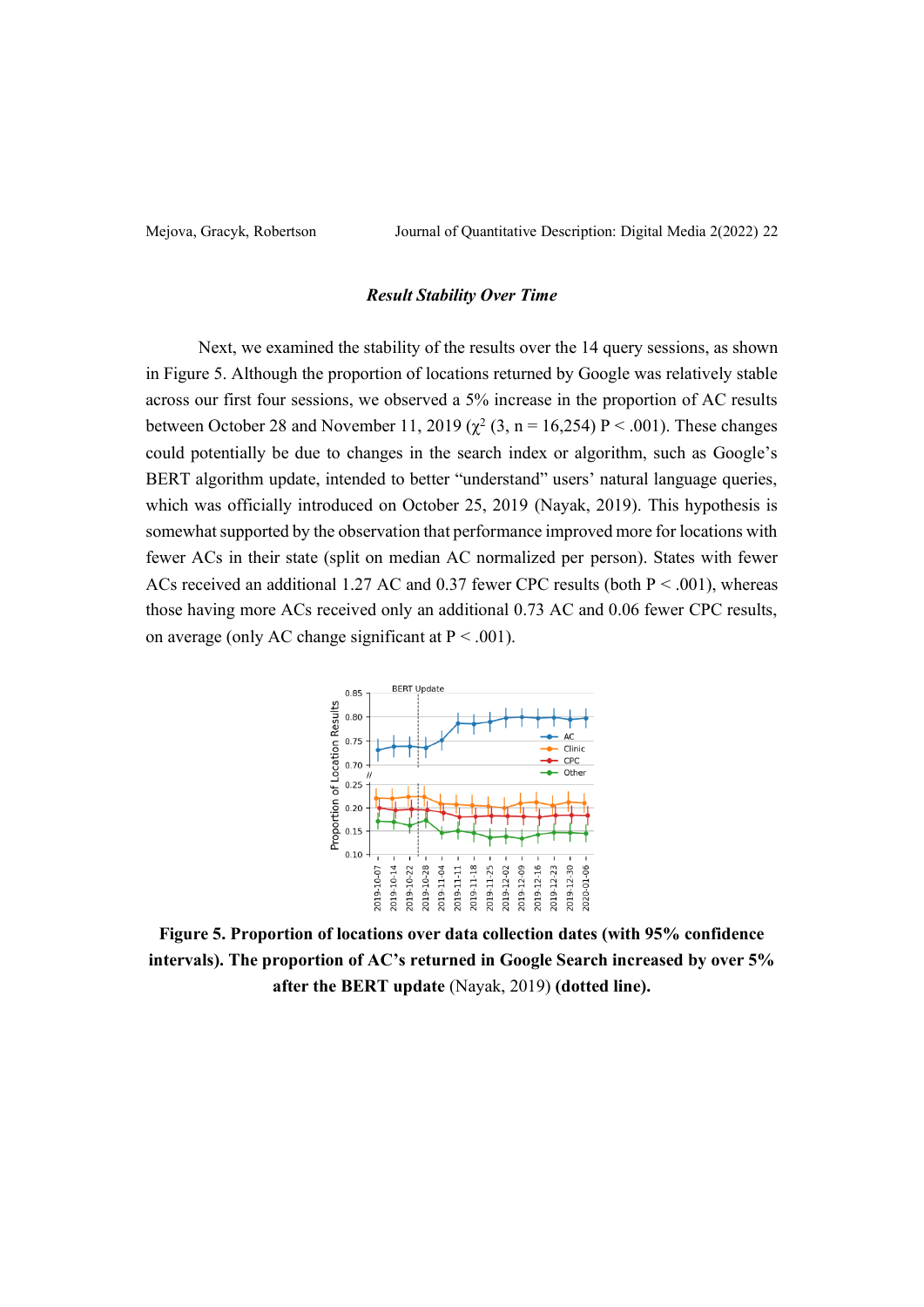JQD: DM 2(2022) Googling for Abortion 23

## *Result Presentation*

In Figure 6 (left) we show the proportion of times each kind of result was shown in each rank given a location type (out of 3 possible). We found that Google's search engine generally ranked AC results in the top two ranks, while CPC results generally occupied lower ranks, and other results were ranked the lowest.

The distributions of the number of reviews for each location type in our dataset are also presented in Figure 6 (center), showing that ACs received the most reviews (median of 22), followed by CPCs (9), clinics (8), and other (5). Figure 6 (right) shows the distributions of average ratings for the locations in the four categories. We observed the lowest median rating to be for ACs at 3.7, followed by clinics at 4.0, CPCs at 4.3, and 4.6 for others. The differences in ratings for ACs vs. CPCs and clinics vs. CPCs are significant at P < .001 using Mann-Whitney U test (statistic = 38475), but not for ACs vs. clinics (P = .075). Unfortunately, the results pages do not provide any further information about the reviews, and we leave an in-depth examination of this data for future research.



**Figure 6. Proportion of time result of a different category is shown at a rank (left), distributions of the number of reviews (center) and average rating (right) of locations in different categories.**

Examining the business category labels that Google often presents alongside location results, we found that the one most associated with the results we labeled as AC were "Abortion clinic" ( $n = 516, 87\%$ ), followed by "Medical Center" ( $n = 24, 4\%$ ), "Family planning center" ( $n = 18, 3\%$ ) and "Women's health clinic" ( $n = 15, 2.5\%$ ). For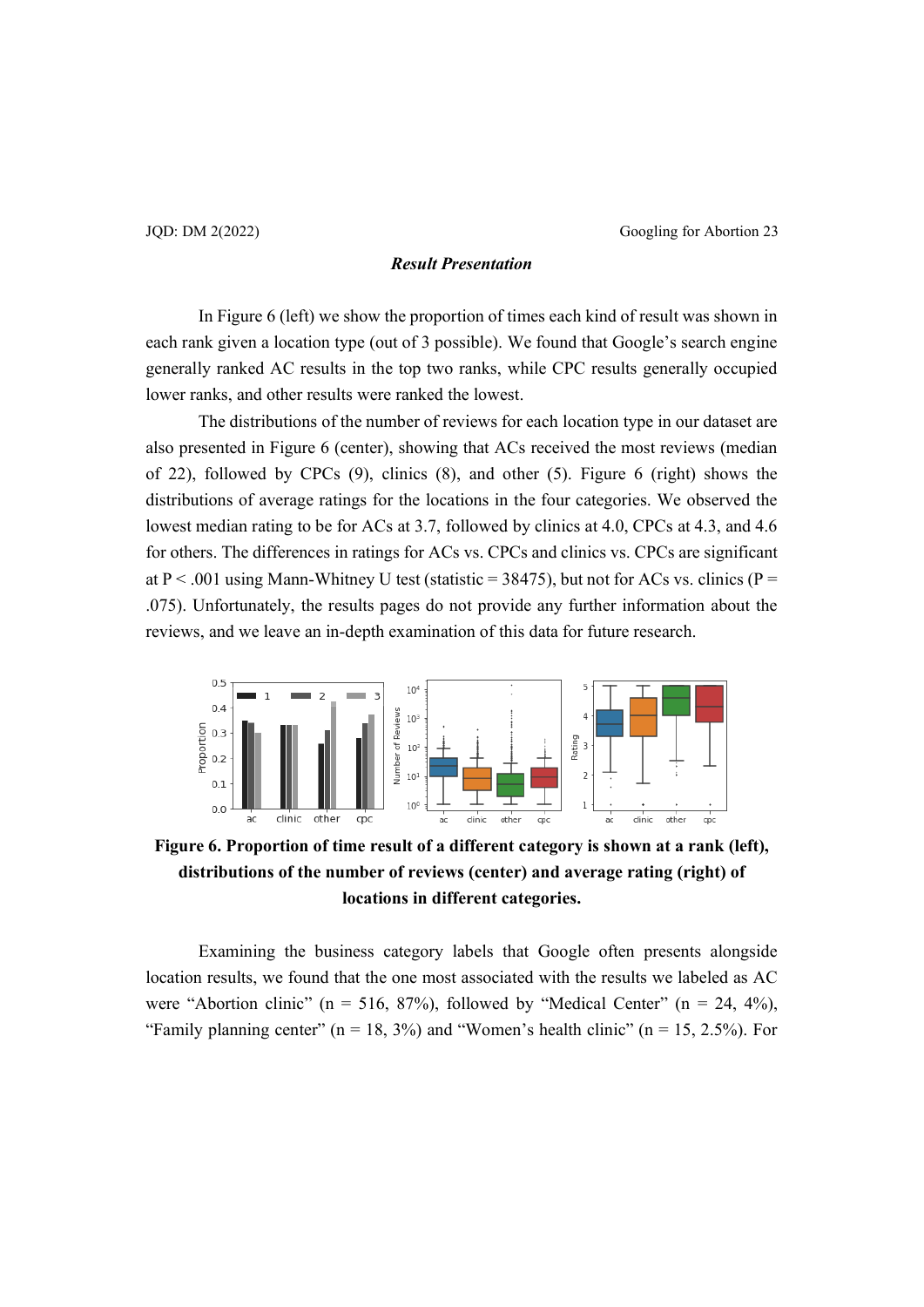CPC results, the most common categories were "Pregnancy care center" ( $n = 199, 54\%$ ), "Women's health clinic" ( $n = 57, 15\%$ ), and "Medical clinic" ( $n = 30, 8\%$ ). Given that our own labeling criteria for CPCs included that they do not provide gynecology or obstetrics services, we manually checked 30 locations with websites that we labeled as CPCs, but which were categorized as "Medical clinic" on Google. We found that none of these CPCs provided gynecological services: only 14 provided limited ultrasound services and STI testing, with the rest providing one or the other, or no medical services at all. Also, four of the locations we identified as CPCs were inaccurately categorized as "Abortion Clinic" (1% of total CPC results) on Google. Finally, we found 217 locations changed their categories in the span of our data collection period,  $87\%$  (n = 188) of which were ACs, and out of these,  $75\%$  (n = 141) of the time they changed their label from "Abortion Clinic" to something else. Most of the switches happened in October 2019, potentially in connection to the improved performance that we observed (Figure 5). The figures above are computed on the latest categories in our dataset.

Further, we also examined the words present in the titles of the locations (business names). We observed that besides "planned" and "parenthood" being more prevalent in ACs, many words were used similarly, with the top 11 including "center," "clinic," "women," "medical," and "abortion" (the last was used 1.2% by AC and 1.7% by CPC locations). To clarify the difference in word usage, we subtracted the probability of seeing a word used by one group from another, and found that ACs emphasize medical aspects such as "health," "reproductive," "surgical," and "gyn," while CPCs emphasize emotional aspects such as "care," "life," "hope," "choices," and "help" (words, again, from the top 10 words by normalized probability).

## **Discussion**

Overall, Google's location results for abortion-related queries were relatively accurate, relevant, and improved over the course of our study. On average,  $79.4\%$  (n = 91,095) of the results we observed were ACs, contrasted with only  $6.9\%$  (n = 7,891) CPCs, a marked improvement over the previously reported 21.7% CPCs (Dodge et al., 2018). The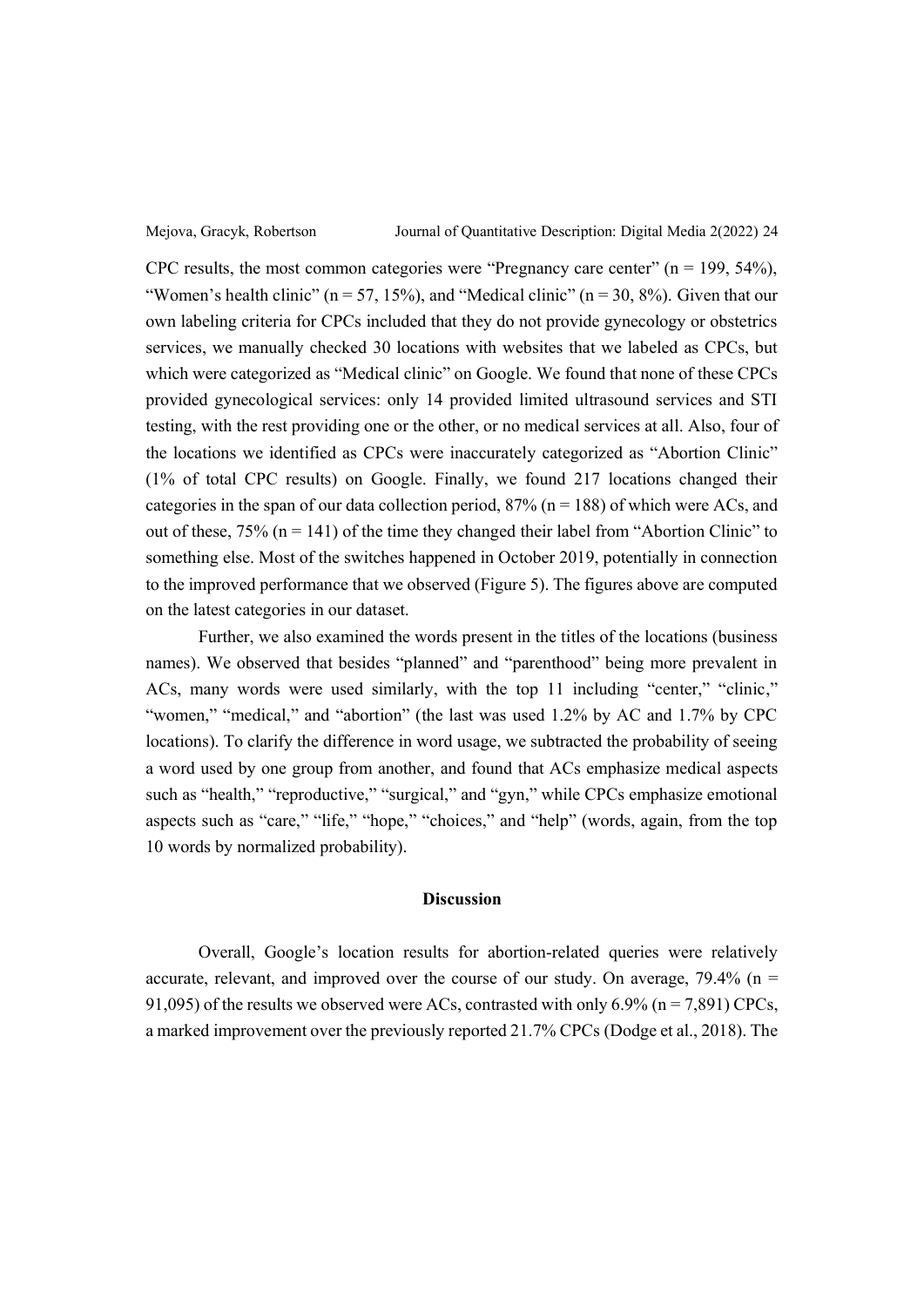JQD: DM 2(2022) Googling for Abortion 25

AC results were also more likely to appear at a higher rank in Google's local results than CPC results (Figure 6), and in 86.9% ( $n = 5,559$ ) of query sessions, the closest AC returned was within 5 miles of the known AC location.

However, this performance was uneven across the locations we examined  $-$  the regression analysis we conducted shows that searches conducted from states with fewer known ACs were likely to return fewer AC results, and, alarmingly, more CPC results. This indicates that Google's search results reflect existing inequalities in abortion access: when abortion access is restricted within a state due to a limited number of existing ACs, women searching for abortion services will also see fewer AC and more CPC search results returned. When CPCs were present in the result set, they were also the closest result to the query origin 75.9% of the time. Additional information provided on Google's SERPs via user-submitted reviews show that ACs have the lowest ratings and the highest number of reviews among the location types we examined, suggesting that these locations receive a greater amount of attention from users (or potential adversarial bot or spam ratings). Further, four locations we identified as CPCs were classified as "Abortion Clinic," and 30 CPCs as "Medical Clinic" despite providing limited medical services. Thus, the quality of results can still be improved, especially for underserved locations, by providing more ACs (even if they are further away), fewer CPCs, and ensuring the integrity of their listed categories.

Concerning the number of ACs returned for queries in various locations across the country, we found fewer AC results returned for those living in rural areas, and more AC results returned for those with a higher median income. With respect to political leaning, as measured using 2016 US Presidential votes, we found a smaller but significant relationship, with fewer AC results and more CPC results being shown in locations that voted for Trump. Lastly, we found a negative relationship between the number of ACs returned and TRAP laws that restrict facility buildings and create hospital privilege requirements. Thus, we find that Google reflects several of the current demographic and policy inequalities in abortion access, a finding which echoes prior work on inequalities in how minority groups are represented on Google Search, and adds to calls for more work on this powerful medium (Noble, 2018).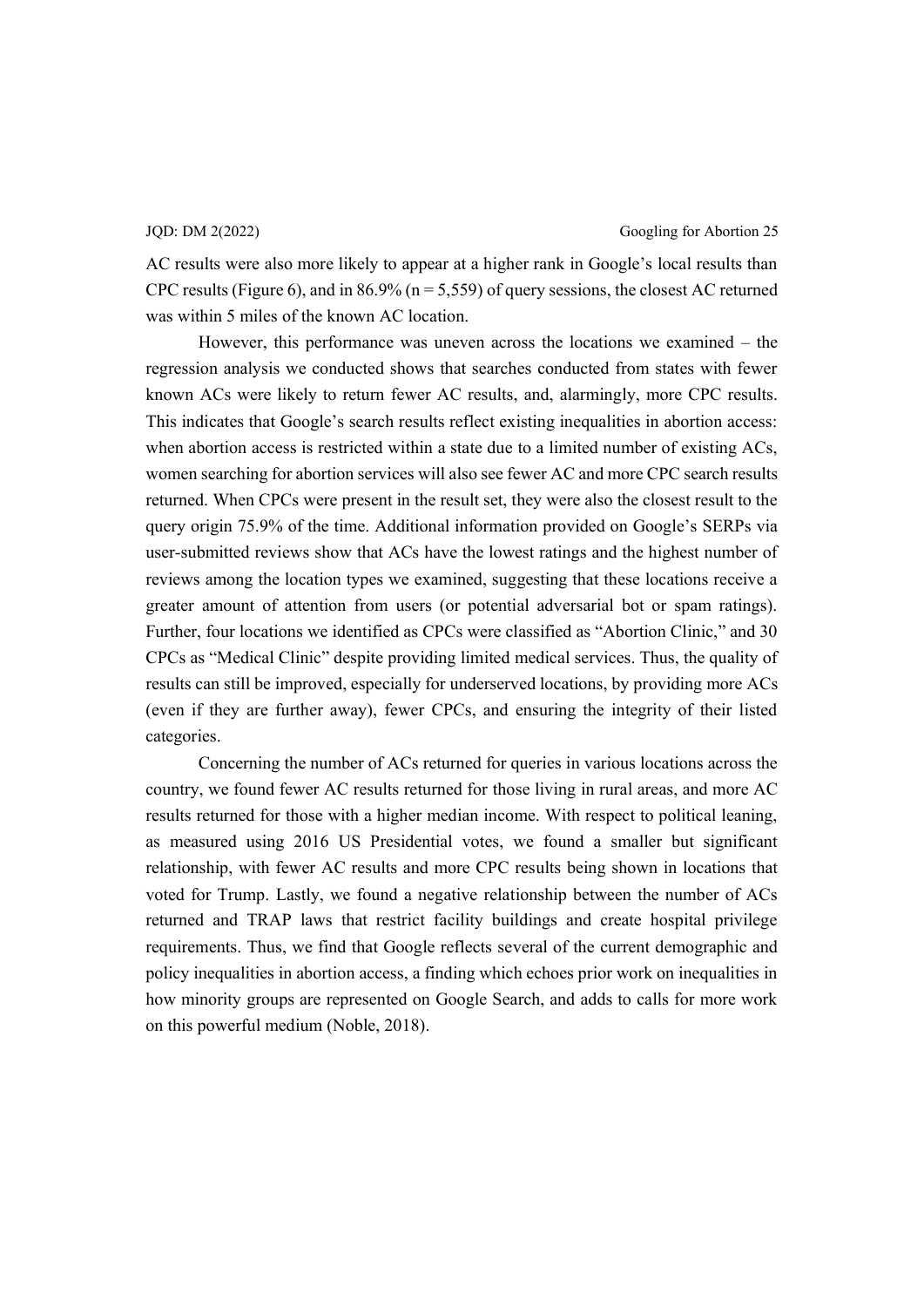## *User Implications*

Our work has several important implications for users. First, we found that query wording can have a substantial effect on whether location results were returned, for instance, including "near me" or a location name in the query actually decreased the chances of receiving an AC, possibly because these "dilute" the importance of "abortion" as a keyword, as earlier studies have suggested (Dodge et al., 2018). This may present a real obstacle to finding proper medical care, as it has been shown that young adults have difficulty finding the correct keywords to find accurate information about emergency contraception (Hargittai & Young, 2012). More research is needed to understand how someone might formulate a query specific to finding abortion services, perhaps through ethnographic or survey-based studies (Mustafaraj et al., 2020; Trielli & Diakopoulos, 2020; Tripodi, 2018) , or through data sharing agreements with search engines, but it is clear that promoting digital literacy may be an effective way to promote access to quality information and increase healthcare utilization.

Second, when the search results were returned, they were likely to reflect the availability of ACs in the state of the query origin, as well as the demographic inequalities that especially disadvantage those searching from lower-income and less populated areas ± inequalities which have long been observed (Fried, 2000). The fact that the number of results varies widely between the states means that some users will not be presented with all available alternatives, such as further-away or out-of-state ACs, propagating the existing unawareness of all available services (Yanow, 2009). This may be due to distance restrictions the search engine puts on location results. In that case, we would encourage Google to broaden the selection criteria in order to provide alternative ACs, even if they are not nearby or are across state lines, when they are most relevant to what a user is searching for. This will hopefully diminish the number of CPCs returned, even though they may be closer due to being more abundant. Recall that one location, Joplin, Missouri, returned no AC results, even though an AC was available about 70 miles away in the city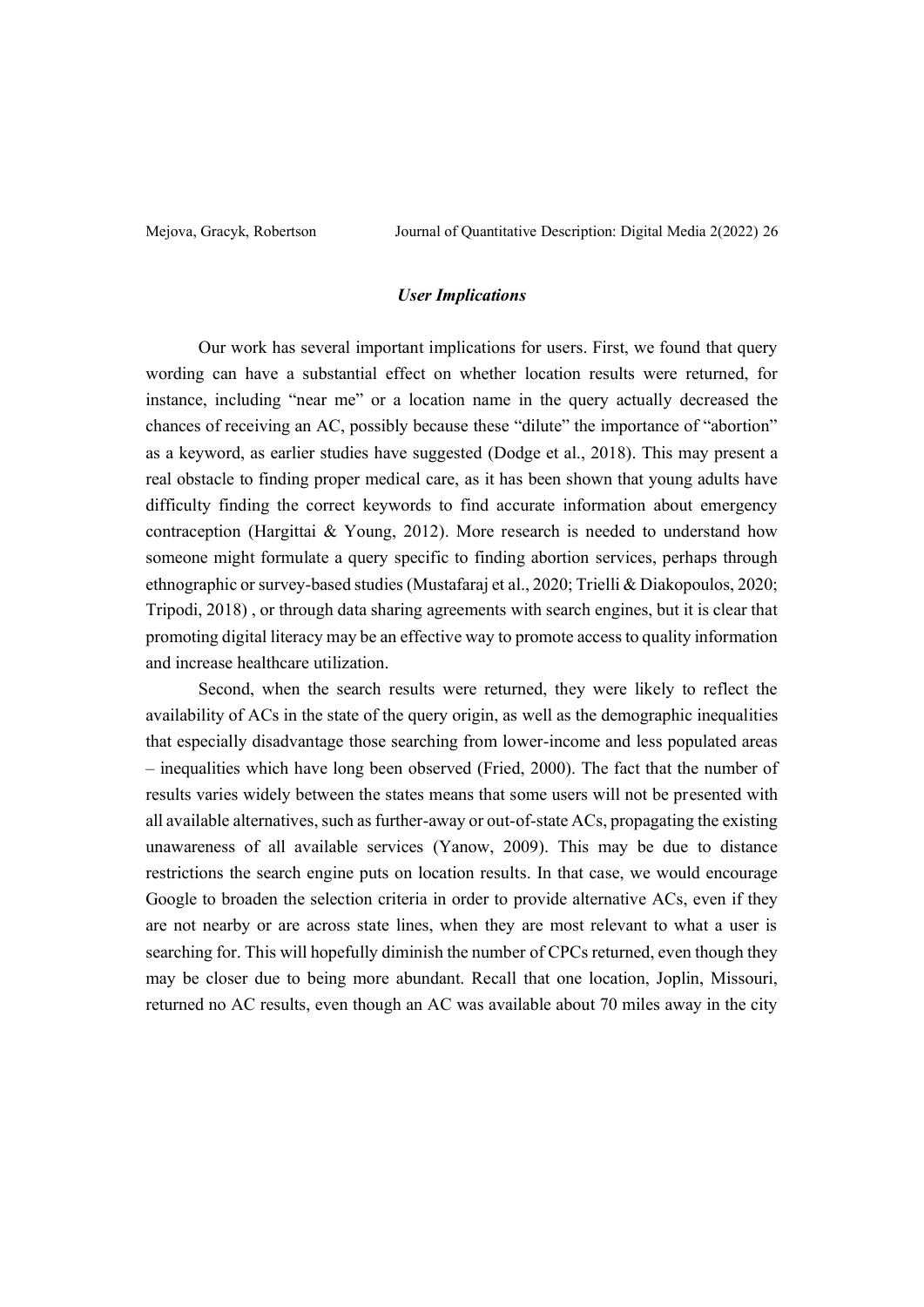of Fayetteville, AR. Thus, users may want to search for clinics in other locations, to make sure they get adequate coverage of alternatives.

Third, misclassification of CPCs as "Medical Clinics" may provide not only false information to search engine users, but may be against some consumer protection laws, which aim to ensure that businesses do not practice medicine without a proper license (Campbell, 2017). The extent to which such laws may apply to the information search engines provide in their results is unclear and needs further scrutiny by legal scholars, but the problems of keyword spamming and "Google bombing"  $-$  instances of web page designers tricking the search engine into ranking their content higher  $\frac{ }{ }$  are not new, and our findings warrant increased attention from the search engine on how their location labels are being abused to mislead users (Bar-Ilan, 2007; Gillespie, 2010, 2017; Grimmelmann, 2008; Introna & Nissenbaum, 2000). Until then, the onus is on users to closely examine a business's website and reviews to determine whether they provide the advertised services.

During the manual annotation, we noticed many CPC websites using language tailored to women seeking abortions (such as providing detailed descriptions of abortion procedures, offering "confidential abortion consultations" or discussing the cost of abortions) while disclaimers about not providing or referring to abortion services were often only displayed in fine print at the bottom of the webpages where they are unlikely to be noticed. Concretely, we manually checked a sample of 100 CPC websites, and out of 98 which were still accessible, 52 had a description of abortion (which were on average 773 words long) and out of those only 63% had a disclaimer that they do not perform abortion on that page. When looking at the entire website (not just the page describing abortion), 34 didn't have any explicit statement about not providing abortion services. As such detailed labeling is out of scope for this work, we urge the research community to further examine the quality of information provided on CPC websites.

However, services provided by CPCs may still be useful to women considering abortion (such as ultrasounds and STI testing), as well as a possible discussion of alternatives to the procedure, such as adoption. Thus, if the services provided by the businesses are clearly stated in the SERP, the inclusion of CPCs in the search results may even be of interest to those seeking abortion services. Note that during the manual labeling,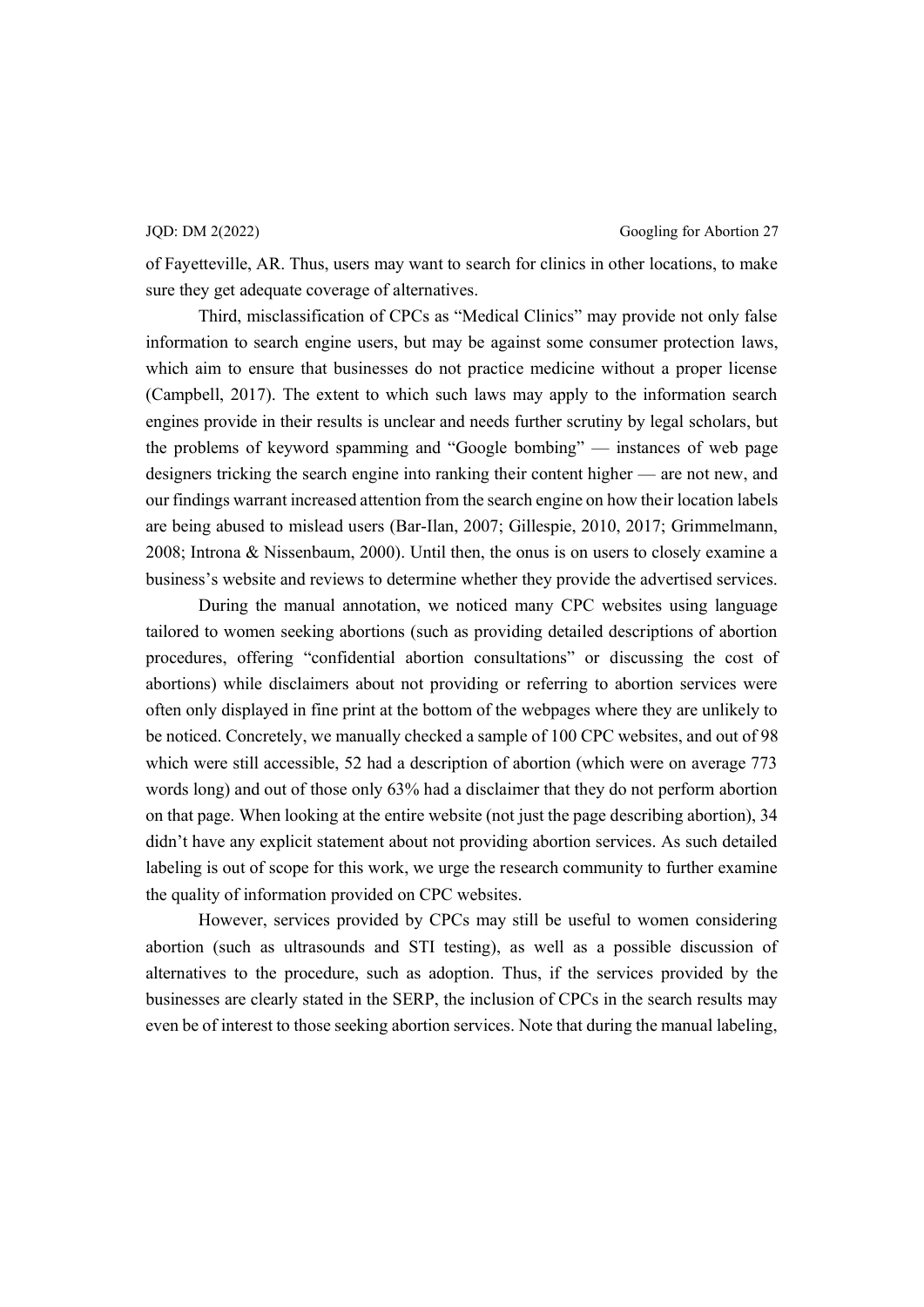some CPC websites were found to be upfront about their pro-life stance and about their aims. Thus, the extent to which these websites and businesses actually harm the women seeking abortions is an important question.

## *Policy Implications*

Among the explanatory variables we included in our model, TRAP laws were shown to be highly related to the number of ACs Google returned, even when controlling for demographic variables and the number of ACs in the state. In particular, requirements dealing with facility restrictions (room and corridor width, distance to a hospital, etc.) and clinician requirements (having hospital admission privileges) were negatively associated with the number of ACs returned. While a temporal analysis of the passing of such laws and the availability of ACs would better elucidate a causal relationship, we stipulate that the laws directly affect the operations of the ACs in each state (affecting corresponding Google searches). A parallel study of legislative attempts at regulating CPCs, such as California's Reproductive FACT Act (California Legislation, 2015), would reveal the efficacy of such approaches.

Alternatively, there are ongoing efforts aimed at the regulation of search engines and other online services in order to protect their users (Taddeo & Floridi, 2017). Although social media is attracting more attention in terms of regulation (Mackey & Liang, 2013), search engines are a primary tool for finding local businesses online (Google, 2014). Search engines, which are receiving increased legal attention at national and international levels for how they curate online information (Grasser, 2005; Noble, 2018; Trautman, 2017), may benefit from further engagement with public health institutions and researchers to monitor the quality of data they surface to their users. For example, the notion of a "filter bubble" (Pariser, 2011) that is often invoked in the political sphere, sometimes specifically in regard to Google Search (Robertson et al., 2018), can similarly be applied to the health domain (Holone, 2016).

The potential reinforcement of healthcare access inequality by the search engines may fall into the larger topic of algorithmic fairness, a topic discussed by Virginia Eubanks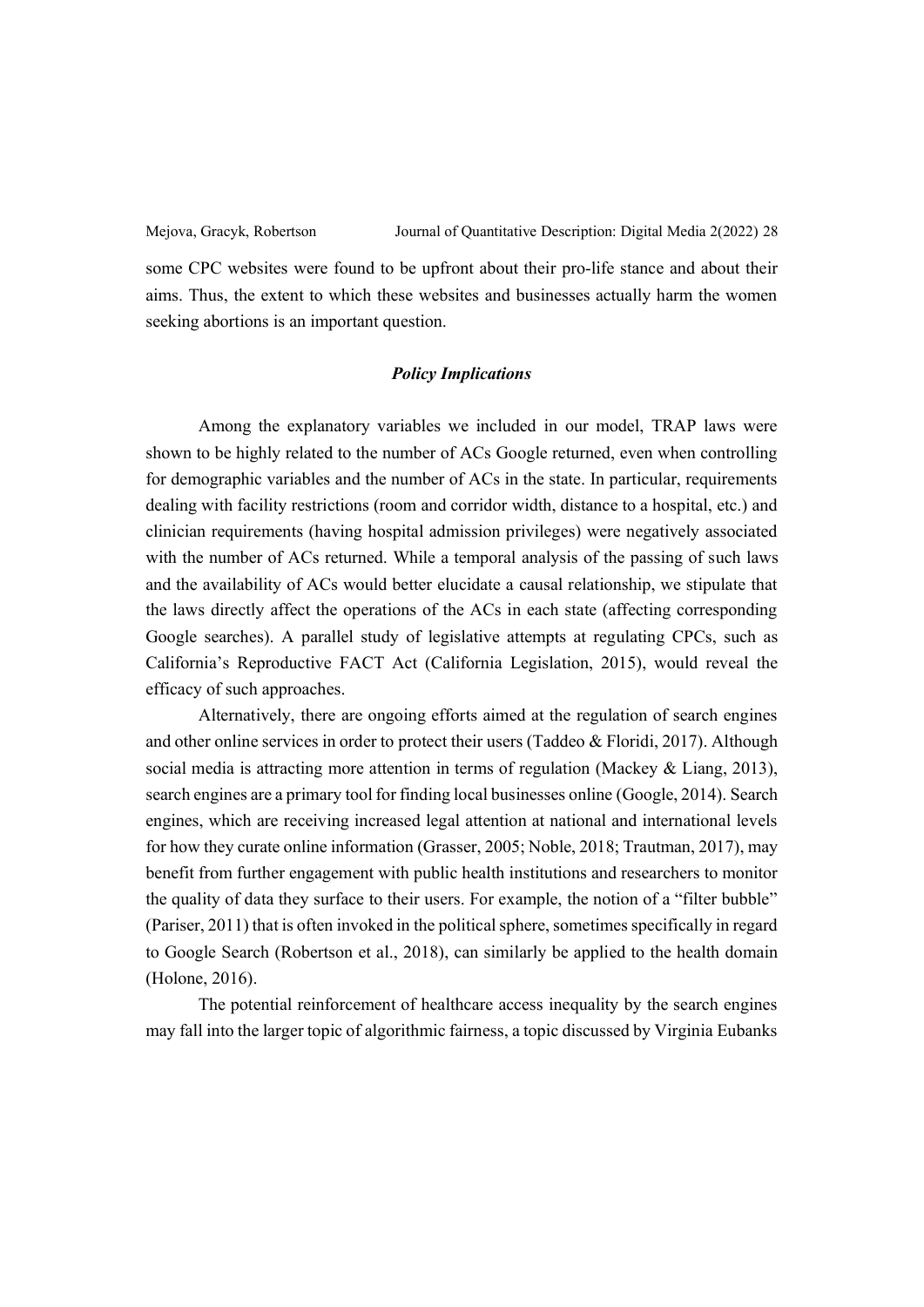in "Automating Inequality: How High-Tech Tools Profile, Police and Punish the Poor" (Eubanks, 2017) and Cathy O'Neil in "Weapons of Math Destruction" (O'Neil, 2016). Search engines may be considered a part of decision-making, and the biases and inaccuracies built into their systems may be difficult to reveal without systematic oversight. As O'Neil puts it, such algorithms or models can be "self-perpetuating" and highly destructive. For example, a dearth of AC results in areas with already limited access to abortion results in the perception that these resources are unavailable, leading to these resources being underutilized, and subsequently down-ranked. Systematic study of these issues will hopefully identify locales, such as Joplin, Missouri, which may suffer from the perceived lack of health access, despite services being available in the vicinity. In the light of the ongoing debate over how search engines personalize content around political issues (Introna & Nissenbaum, 2000; Robertson, 2018), it would be interesting to perform the current study while logged into accounts associated with differing political stances (Hannak et al., 2013; Le et al., 2019), or by using queries generated by people from across the political spectrum (Mustafaraj et al., 2020; Trielli & Diakopoulos, 2020).

## *Limitations*

There are several important limitations to our study. First, results collected using a different selection of queries, search origins, and query days will likely differ from the ones we found. Second, the labeling of the results was performed via examination of the webpages of the location results, as well as whatever other information Google was able to provide, without calling or visiting the physical locations (c.f. (Bryant & Levi, 2012)). In that sense, the database provided by ANSIRH (see Methods) may be a more accurate "view" of existing abortion services, even though we show a correlation with their data at the state level (Spearman's  $\rho = .624$ ). Third, Google is a black box, and any assertions about its algorithm in this paper are speculation, such as the changes we observed that may be due to the BERT update (Nayak, 2019). A collaboration with the search engine would be invaluable toward understanding why we observe certain patterns, such as identifying distance constraints on location results that disadvantage those living in low-resource areas.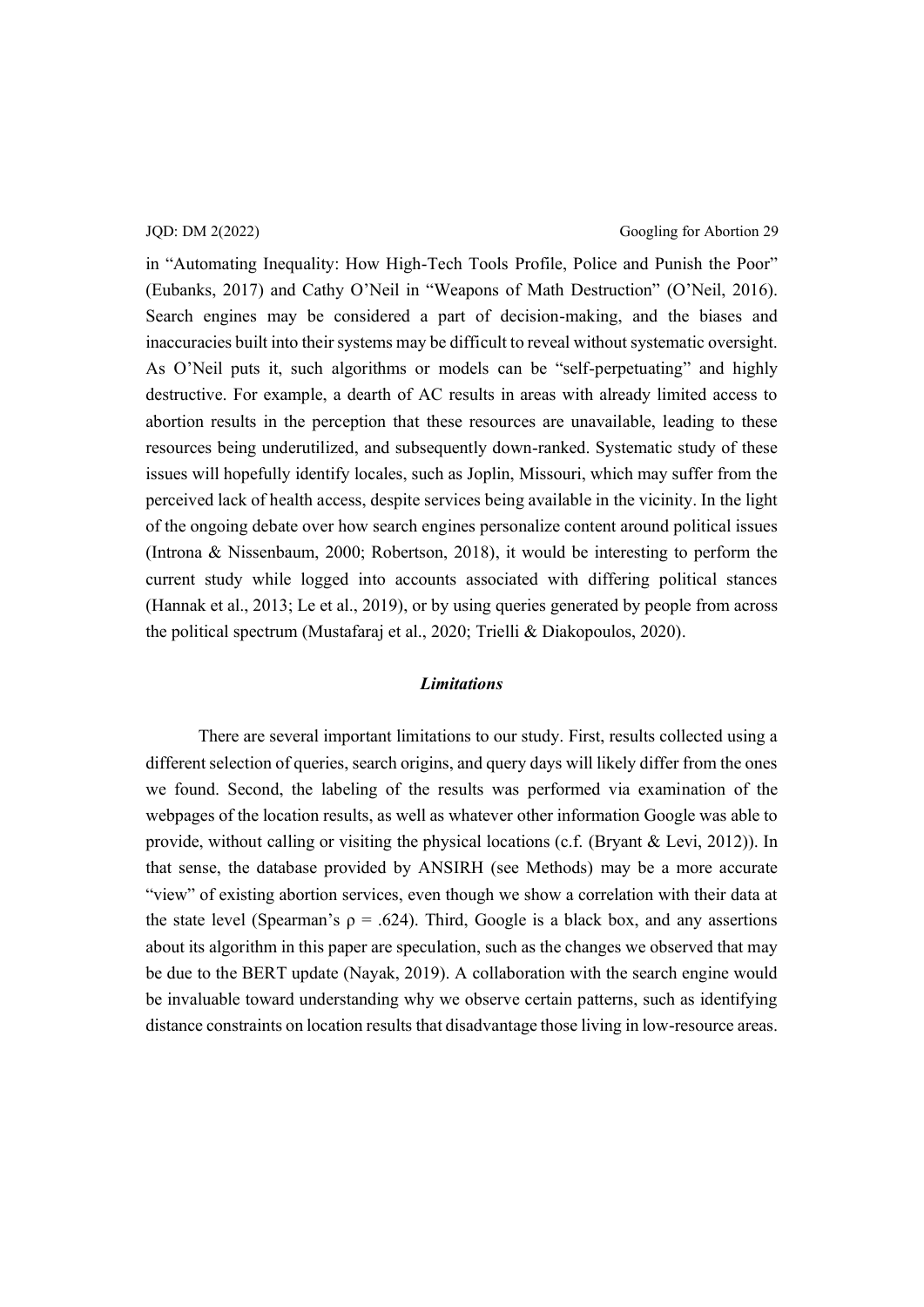Fourth, there are other methods people seeking abortion services may employ to find an appropriate clinic or hospital  $-$  they may simply call the closest major hospital, ask advice from friends, or hear about a location in the news  $-$  and our method does not examine these alternatives. Also, we examined only the location results in this study, not the generic website results or ads, which can compose a substantial proportion of the page and provide different types of information that would likely affect a real searcher. Finally, perhaps due to the sensitive nature of the topic, it has been difficult to obtain data on existing locations providing abortion services, and our ground truth is limited to the preexisting databases we used. We urge the research community to set up a data sharing arrangement such that availability to health services can be monitored without exposing abortion clinics to potential harassment or abuse.

## **Conclusion**

The results of this study emphasize the necessity of monitoring the performance of technological tools which are becoming integral to the well-being of society. We illustrate that, while Google Search returns location results to actual abortion clinics in most cases, the number of results is unevenly distributed across locales. More focus on the quality of results and their coverage should be encouraged, for instance, by returning abortion clinic results which are further away but still relevant. We urge the research community to continue examining the fairness and equality of information access, and policymakers to engage with both researchers and companies to improve accountability and transparency, especially when concerning vulnerable populations.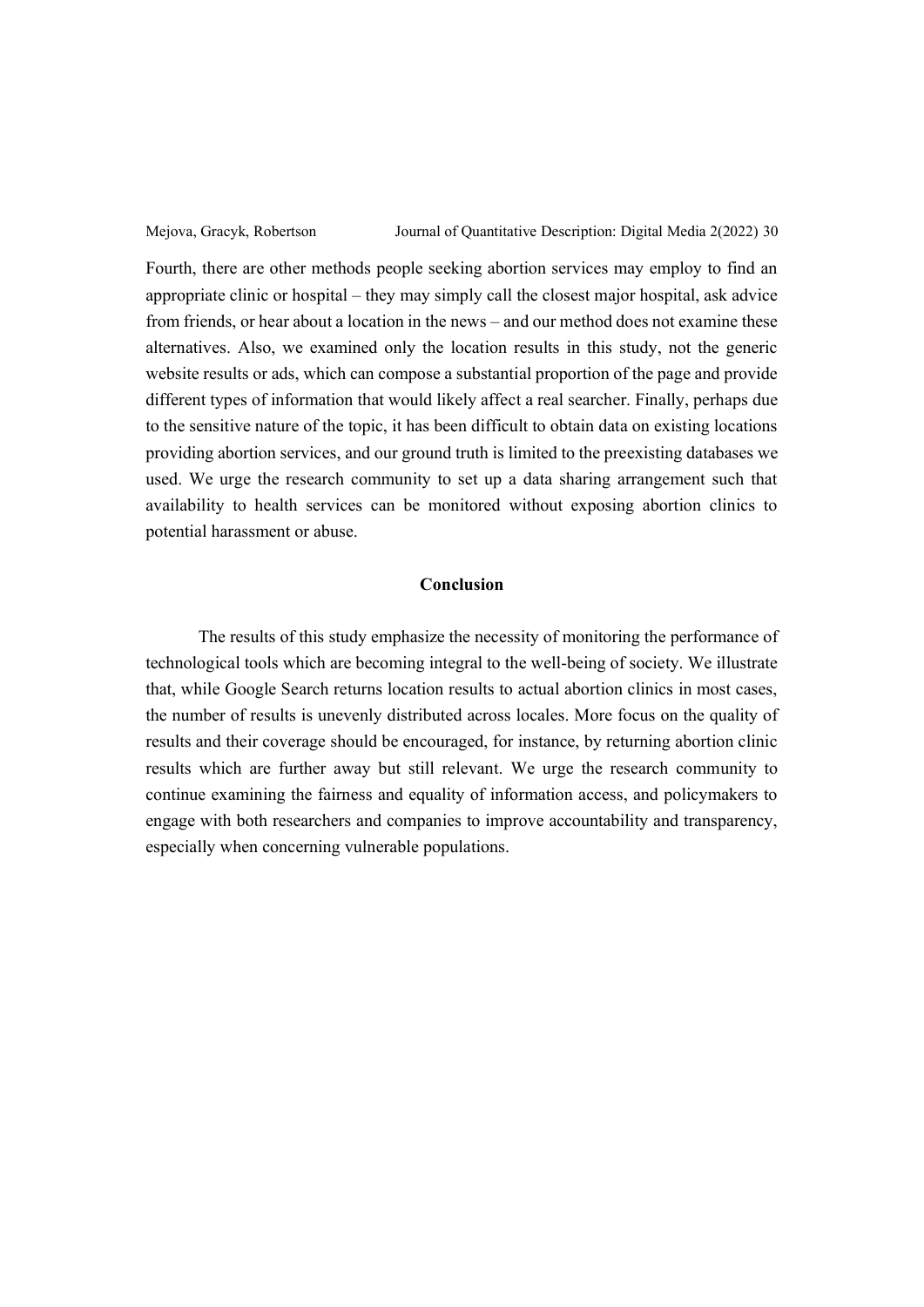JQD: DM 2(2022) Googling for Abortion 31

# **Abbreviations**

AC: abortion clinic(s) ANSIRH: Advancing New Standards in Reproductive Health CPC: crisis pregnancy center(s) SERP: search engine results page(s) TRAP: legal restrictions on abortion providers

# **Acknowledgements**

We thank the Lazer Lab, Christo Wilson, and Piotr Sapieżyński, for helpful comments and discussions on this work. We also thank ANSIRH for making their data available for this research. Northeastern University was given permission to query Google Search automatically for research purposes. We note that Google did not review our research design, nor had any review rights with respect to the manuscript.

# **References**

Abebe, R., Hill, S., Vaughan, J. W., Small, P. M., & Schwartz, H. A. (2019). Using

Search Queries to Understand Health Information Needs in Africa. *Proceedings* 

*of the International AAAI Conference on Web and Social Media, 13, 3-14.* 

Ahmed, A. (2015). Informed Decision Making and Abortion: Crisis Pregnancy Centers, Informed Consent, and the First Amendment. *Journal of Law, Medicine & Ethics*,  $43(1), 51-58.$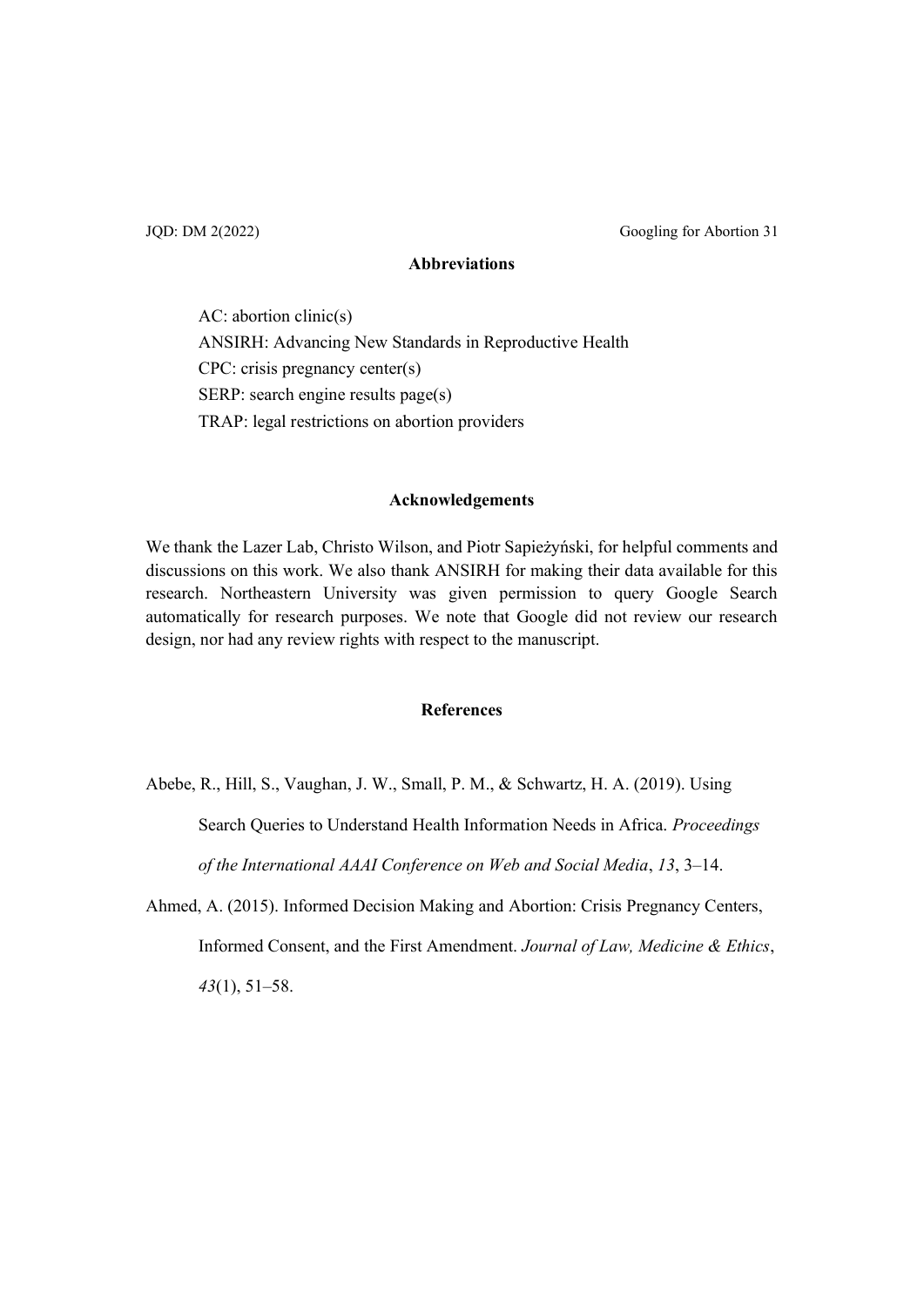Ballatore, A., Graham, M., & Sen, S. (2017). Digital hegemonies: The localness of search engine results. *Annals of the American Association of Geographers*, *107*(5), 1194±1215.

Bar-Ilan, J. (2007). Google Bombing from a Time Perspective. *Journal of Computer-Mediated Communication, 12(3), 910-938.* 

Bonelli, S. (2018). *How to Optimize Your Google My Business Listing*. Moz. https://moz.com/blog/how-to-optimize-your-google-my-business-listing

- Borge, O., Cosgrove, V., Cryst, E., Grossman, S., Perkins, S., & Meter, A. V. (2021). How Search Engines Handle Suicide Queries. Journal of Online Trust and Safety, 1(1), Article 1.r
- Bryant, A. G., & Levi, E. E. (2012). Abortion misinformation from crisis pregnancy centers in North Carolina. *Contraception*,  $86(6)$ , 752-756.
- Bryant, A. G., Narasimhan, S., Bryant-Comstock, K., & Levi, E. E. (2014). Crisis pregnancy center websites: Information, misinformation and disinformation. *Contraception*,  $90(6)$ ,  $601-605$ .

Bryant, A. G., & Swartz, J. J. (2018). Why Crisis Pregnancy Centers Are Legal but Unethical. *AMA Journal of Ethics*, 20(3), 269-277. https://doi.org/10.1001/journalofethics.2018.20.3.pfor1-1803

California Legislation. (2015). *Assembly Bill No. 775. Reproductive FACT Act*. California Legislation. Available online at: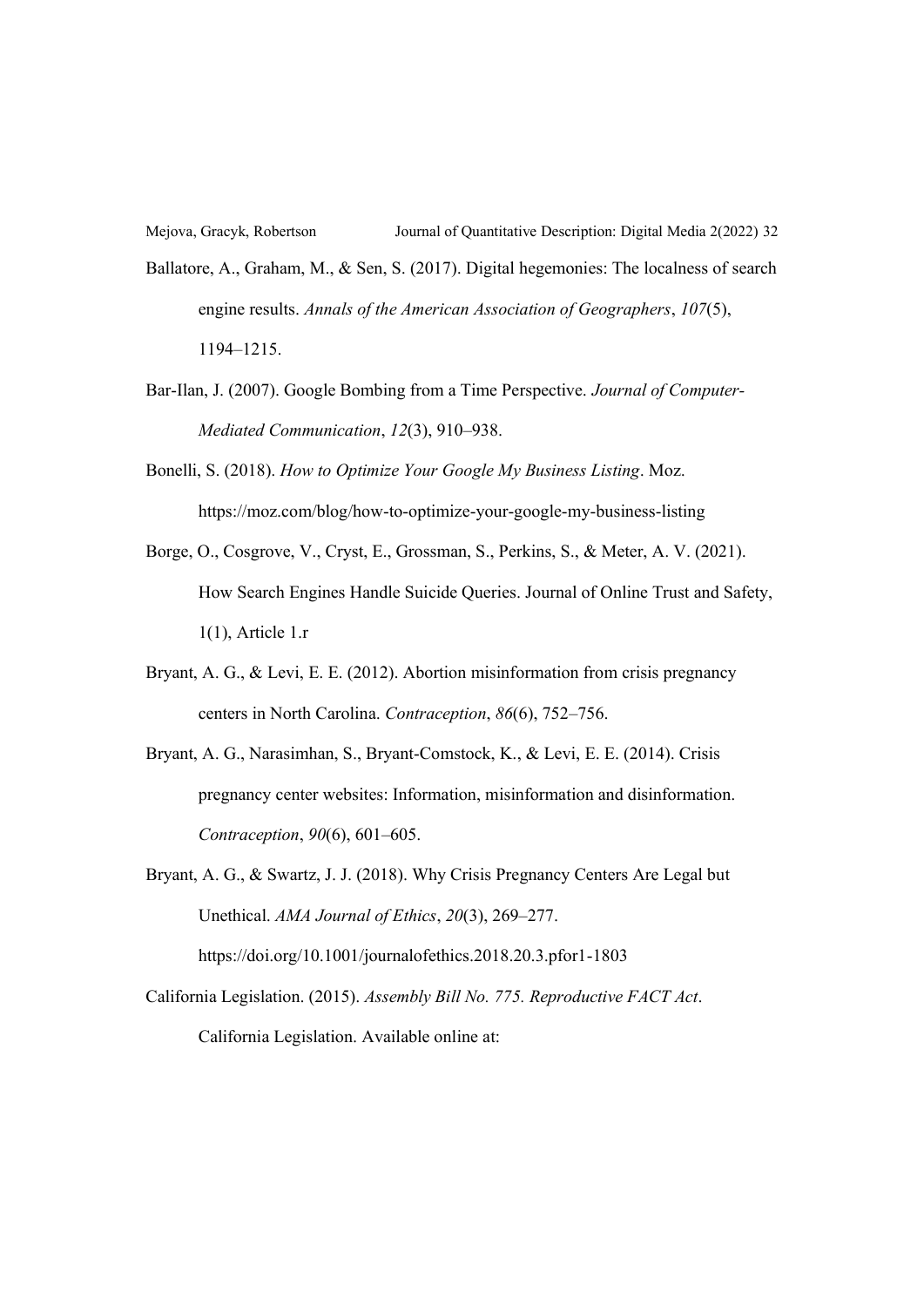JQD: DM 2(2022) Googling for Abortion 33 https://leginfo.legislature.ca.gov/faces/billNavClient.xhtml?bill\_id=201520160A B775

- Campbell, B. A. (2017). The Crisis Inside Crisis Pregnancy Centers: How to Stop These Facilities from Depriving Women of Their Reproductive Freedom. *Boston College Journal of Law & Social Justice*,  $37(1)$ ,  $73-105$ .
- Cartwright, A. F., Karunaratne, M., Barr-Walker, J., Johns, N. E., & Upadhyay, U. D. (2018). Identifying National Availability of Abortion Care and Distance From Major US Cities: Systematic Online Search. *Journal of Medical Internet Research*, *20*(5), e186.
- Chang, D. T. S., Abouassaly, R., & Lawrentschuk, N. (2016). Quality of Health Information on the Internet for Urolithiasis on the Google Search Engine. *Advances in Urology*, 2016, 1–5.
- Copeland, R., & Bindley, K. (2019, June 20). Millions of Business Listings on Google Maps Are Fake—And Google Profits. *Wall Street Journal*. Available online at: https://www.wsj.com/articles/google-maps-littered-with-fake-business-listingsharming-consumers-and-competitors-11561042283
- Cui, Q., Wang, X., Li, H., & Kang, X. (2011). Using PCA and ANN to identify significant factors and modeling customer satisfaction for the complex service processes. *2011 IEEE 18th International Conference on Industrial Engineering*  and Engineering Management, 1800-1804.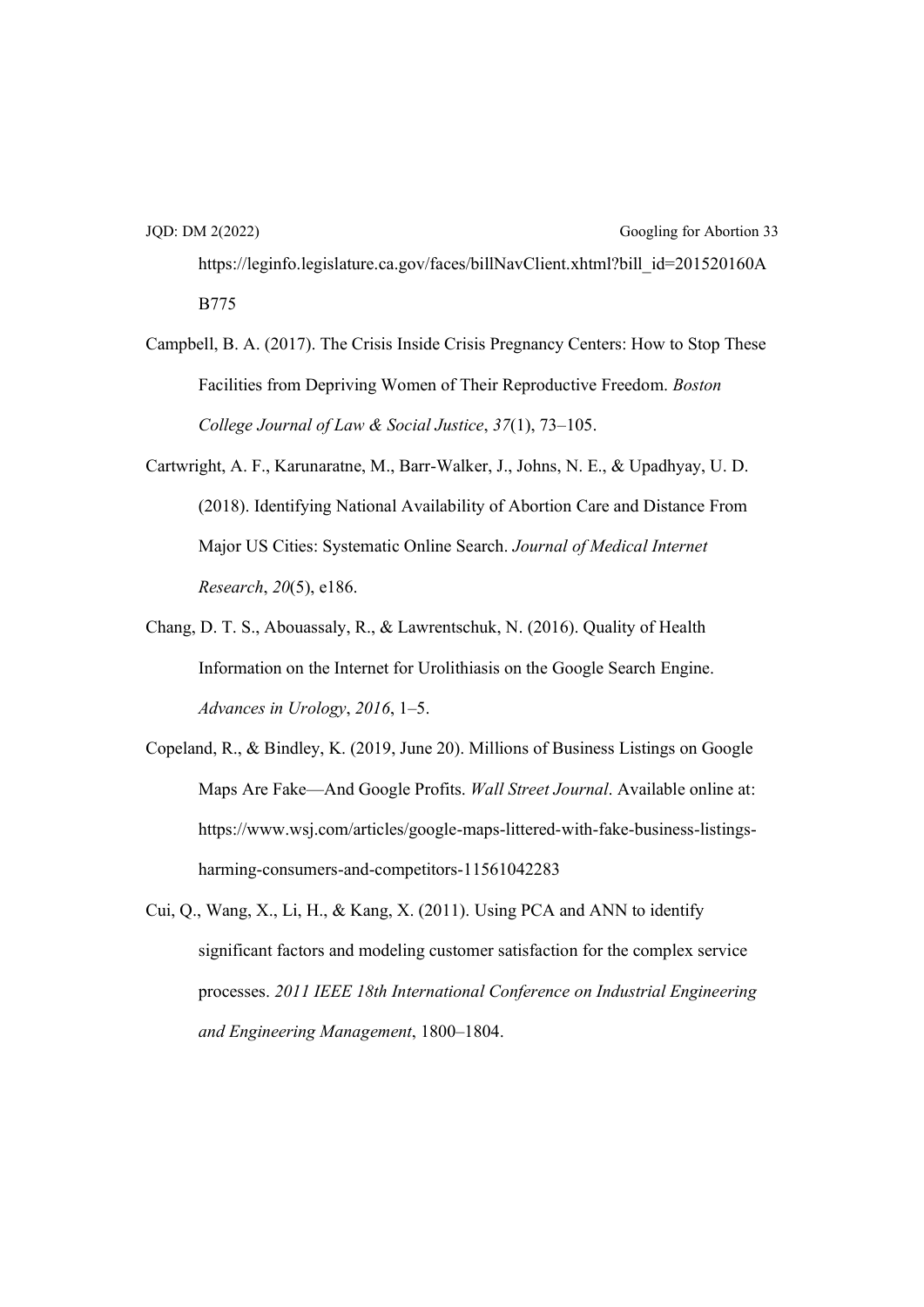- Dodge, L. E., Phillips, S. J., Neo, D. T., Nippita, S., Paul, M. E., & Hacker, M. R. (2018). Quality of Information Available Online for Abortion Self-Referral: *Obstetrics & Gynecology*,  $132(6)$ , 1443-1452.
- Ely, G. E., Hales, T. W., Jackson, D. L., Maguin, E., & Hamilton, G. (2017). Where are They from and How Far Must They Go? Examining Location and Travel Distance in U.S. Abortion Fund Patients. *International Journal of Sexual Health*, *29*(4), 313±324.
- Epstein, R., & Robertson, R. E. (2015). The search engine manipulation effect (SEME) and its possible impact on the outcomes of elections. *Proceedings of the National Academy of Sciences, 112(33), E4512-E4521.*
- Eubanks, V. (2017). *Automating inequality: How high-tech tools profile, police, and punish the poor* (First Edition). St. Martin's Press.
- Fox, S., & Duggan, M. (2013). *Health Online 2013*. Pew Research Center: Internet, Science & Tech. Available online at: https://www.pewresearch.org/internet/2013/01/15/health-online-2013/
- French, V., Anthony, R., Souder, C., Geistkemper, C., Drey, E., & Steinauer, J. (2016). Influence of clinician referral on Nebraska women's decision-to-abortion time. *Contraception, 93(3), 236-243.*
- Fried, M. G. (2000). Abortion in the United States: Barriers to Access. *Health and Human Rights*, *4*(2), 174.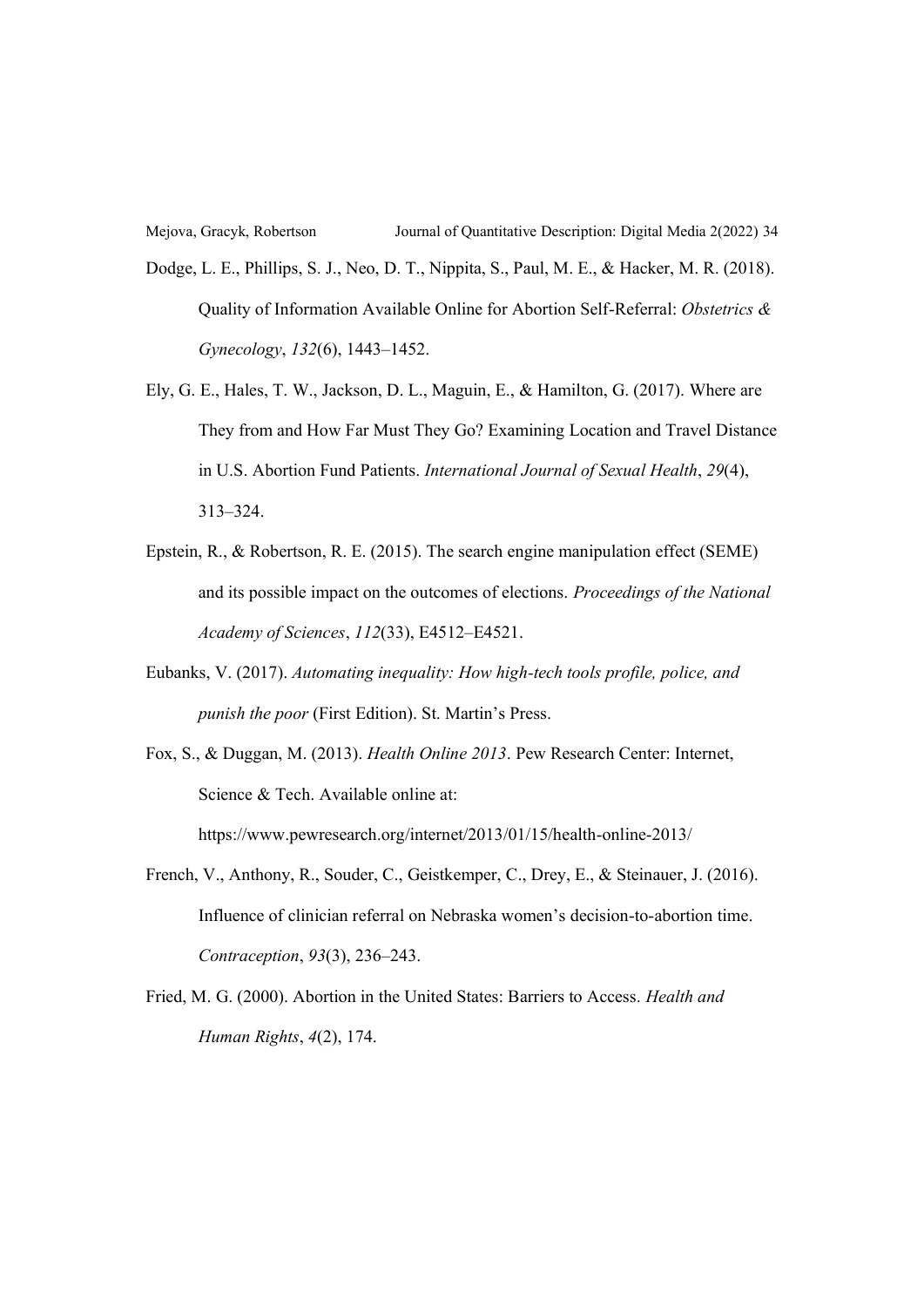Gillespie, T. (2010). The politics of 'platforms.' New Media & Society,  $12(3)$ , 347–364.

- Gillespie, T. (2017). Algorithmically recognizable: Santorum's Google problem, and  $\Delta$ Google's Santorum problem. *Information, Communication & Society*, *20*(1), 63– 80.
- Google. (2014). *Understanding Consumers' Local Search Behavior*. Think with Google. Available online at: https://www.thinkwithgoogle.com/marketingstrategies/search/how-advertisers-can-extend-their-relevance-with-searchdownload/
- Grasser, U. (2005). Regulating search engines: Taking stock and looking ahead. *Yale Journal of Law & Technology*, 8, 201-235.
- Grimmelmann, J. (2008). The Google Dilemma. *New York Law School Law Review*, 53(4), 939–952.
- Guttmacher Institute. (2016, March 14). *State Family Planning Funding Restrictions*. Guttmacher Institute. Available online at: https://www.guttmacher.org/statepolicy/explore/state-family-planning-funding-restrictions
- Guttmacher Institute. (2020). *Targeted Regulation of Abortion Providers*. Guttmacher Institute. Available online at: https://www.guttmacher.org/statepolicy/explore/targeted-regulation-abortion-providers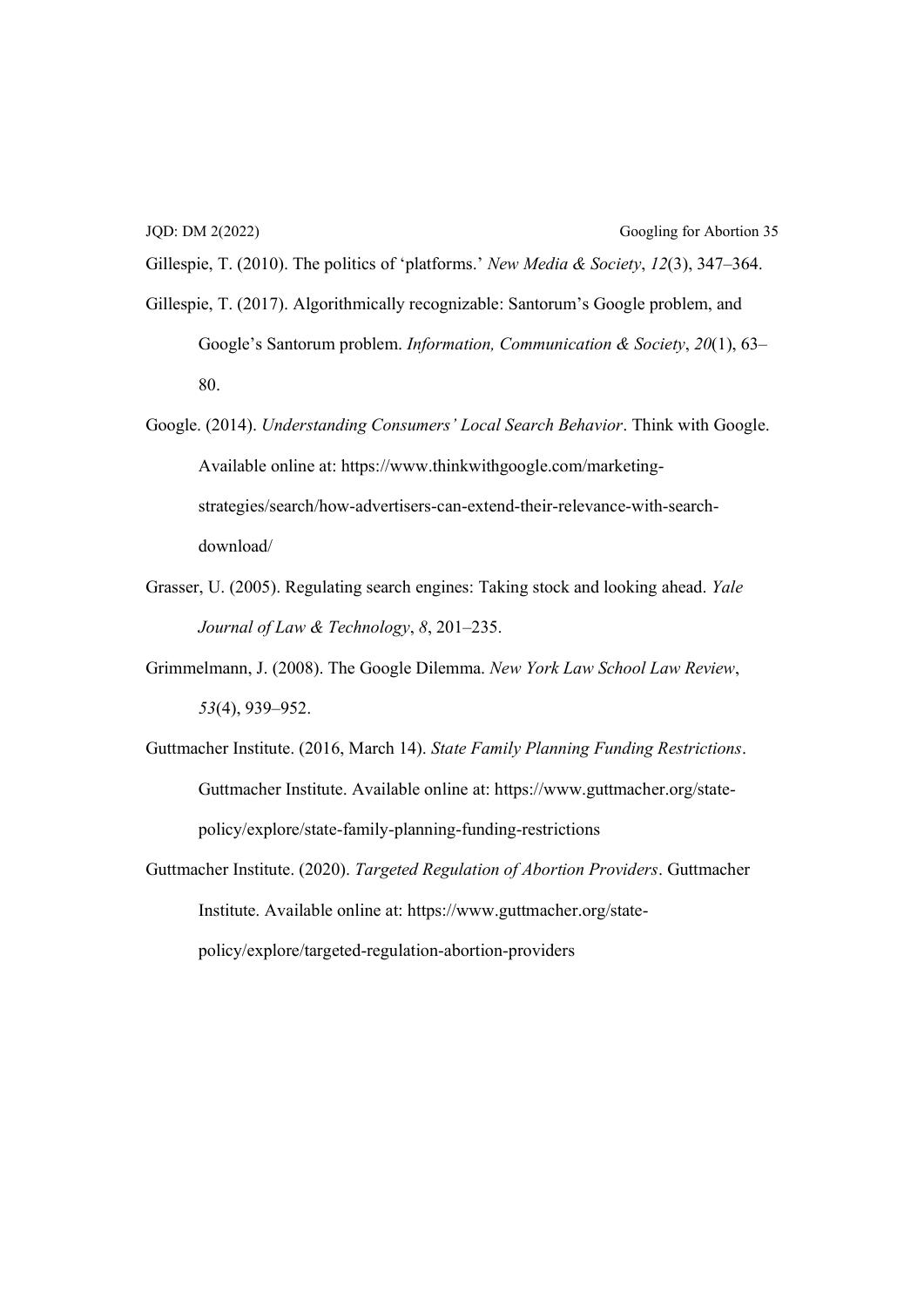Haim, M., Arendt, F., & Scherr, S. (2017). Abyss or Shelter? On the Relevance of Web Search Engines' Search Results When People Google for Suicide. *Health Communication, 32(2), 253-258.* 

Halavais, A. (2018). *Search engine society* (Second edition). Polity.

- Hannak, A., Sapiezynski, P., Molavi Kakhki, A., Krishnamurthy, B., Lazer, D., Mislove, A., & Wilson, C. (2013). Measuring personalization of web search. *Proceedings*  of the 22nd International Conference on World Wide Web, 527-538.
- Hargittai, E., & Young, H. (2012). Searching for a "Plan B": Young Adults' Strategies for Finding Information about Emergency Contraception Online. *Policy & Internet*, *4*(2).
- Hattem, J. (2014). *Google removes advertisements for "crisis pregnancy centers"*. The Hill. Available online at: https://thehill.com/policy/technology/204571-googleremoves-anti-abortion-ads-after-pressure
- Holone, H. (2016). The filter bubble and its effect on online personal health information. *Croatian Medical Journal, 57(3), 298-301.*
- Introna, L. D., & Nissenbaum, H. (2000). Shaping the web: Why the politics of search engines matters. *The Information Society*, 16(3), 169–185.
- Jerman, J., Frohwirth, L., Kavanaugh, M. L., & Blades, N. (2017). Barriers to Abortion Care and Their Consequences For Patients Traveling for Services: Qualitative Findings from Two States: Barriers to Abortion Care and Their Consequences For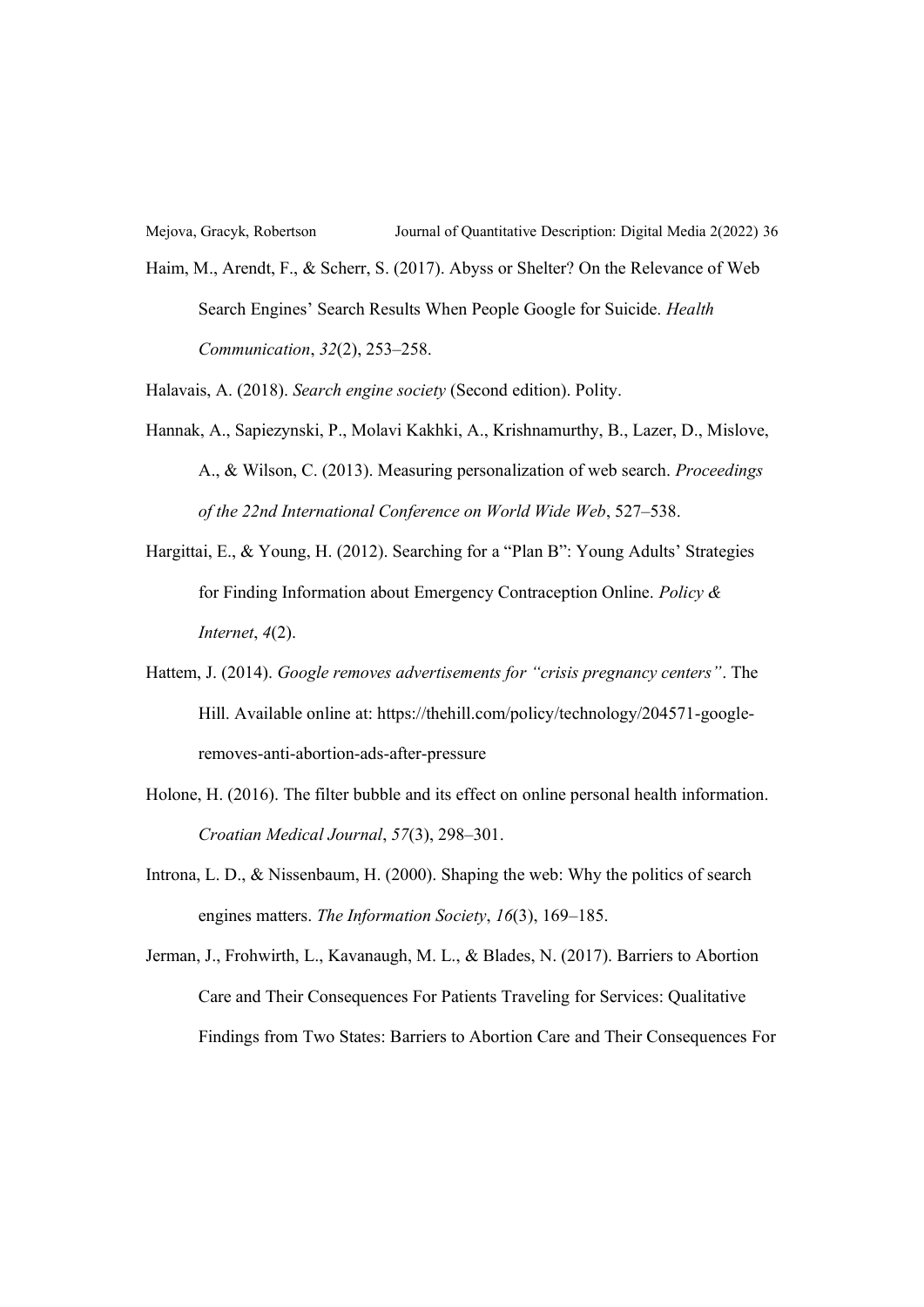Patients Traveling for Services: Qualitative Findings from Two States. *Perspectives on Sexual and Reproductive Health, 49(2), 95-102.* 

- Jones, R. K., & Jerman, J. (2017). Abortion Incidence and Service Availability In the United States, 2014. *Perspectives on Sexual and Reproductive Health*, *49*(1), 17± 27.
- Jones, R. K., Witwer, E., & Jerman, J. (2019). *Abortion Incidence and Service Availability in the United States, 2017*. Guttmacher Institute. Available online at: https://www.guttmacher.org/report/abortion-incidence-service-availability-us-2017
- Kimport, K. (2020). Pregnant Women's Reasons for and Experiences of Visiting Antiabortion Pregnancy Resource Centers. *Perspectives on Sexual and Reproductive Health, 52(1), 49–56.*
- Kliman-Silver, C., Hannak, A., Lazer, D., Wilson, C., & Mislove, A. (2015). Location, Location, Location: The Impact of Geolocation on Web Search Personalization. *Proceedings of the 2015 ACM Conference on Internet Measurement Conference - JMC '15, 121-127.*
- Le, H., Maragh, R., Ekdale, B., High, A., Havens, T., & Shafiq, Z. (2019). Measuring Political Personalization of Google News Search. *The World Wide Web Conference on - WWW '19, 2957-2963.*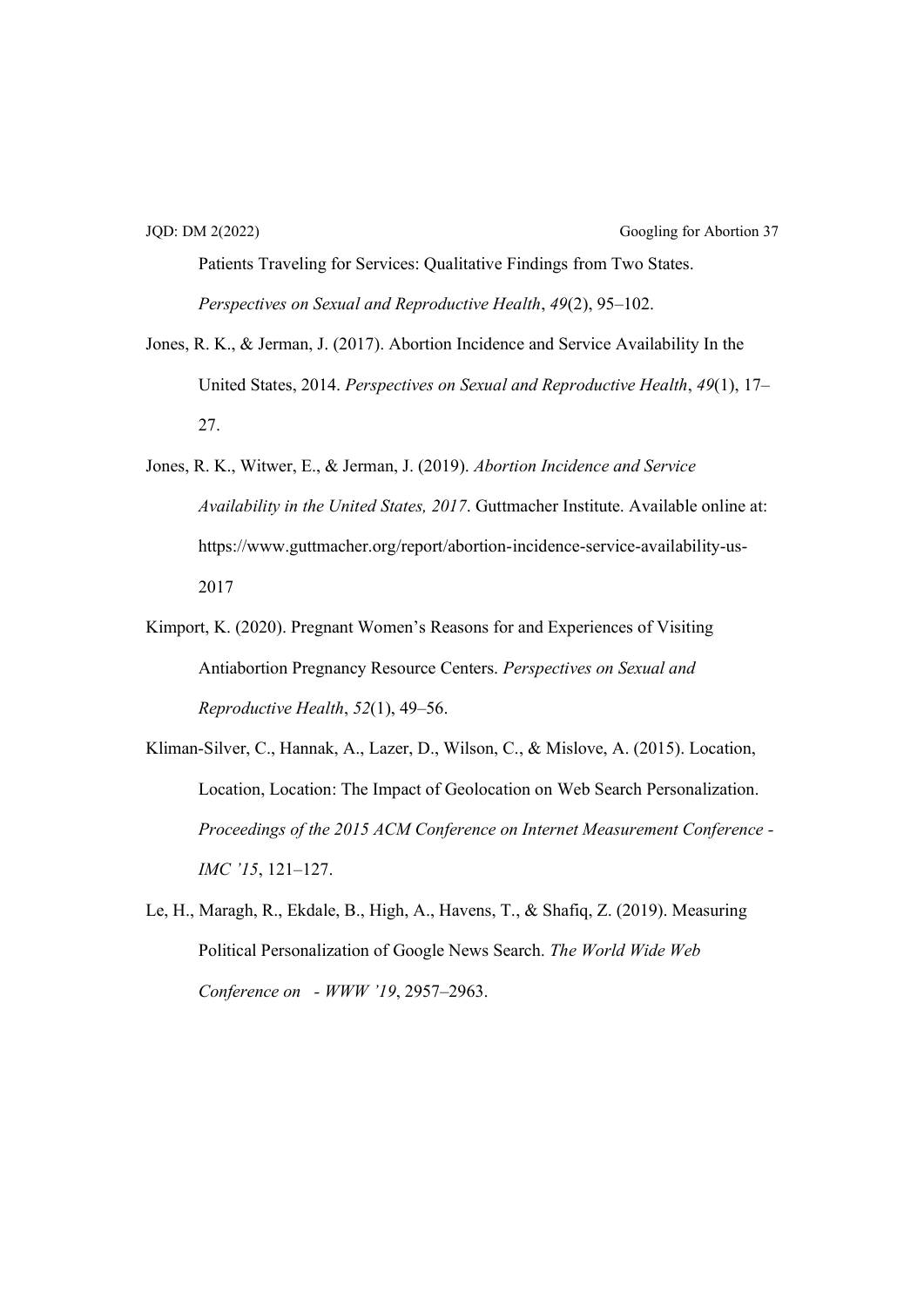Mackey, T. K., & Liang, B. A. (2013). Global Reach of Direct-to-Consumer Advertising Using Social Media for Illicit Online Drug Sales. *Journal of Medical Internet Research*, *15*(5), e105.

- Marty, R. (2018). *How Google Maps Leads Women Seeking Abortions Astray*. Gizmodo. Available online at: https://gizmodo.com/how-google-maps-leads-womenseeking-abortions-astray-1822882758
- Massy, W. F. (1965). Principal Components Regression in Exploratory Statistical Research. *Journal of the American Statistical Association*,  $60(309)$ , 234-256.
- Merz, J. F., Jackson, C. A., & Klerman, J. A. (1995). Review of abortion policy: Legality, medicaid funding, and parental involvement, 1967-1994. *Women's Rights Law Reporter*, 17(1), 1–61.
- Metaxa, D., Park, J. S., Robertson, R. E., Karahalios, K., Wilson, C., Hancock, J., & Sandvig, C. (2021). Auditing Algorithms: Understanding Algorithmic Systems from the Outside In. *Foundations and Trends® in Human±Computer Interaction*, *14*(4), 272–344.
- Metaxas, P. T., & DeStefano, J. (2005). Web Spam, Propaganda and Trust. *AIRWeb2005*, 9.
- Munger, K. (2019). The limited value of non-replicable field experiments in contexts with low temporal validity. *Social Media + Society*, *5*(3).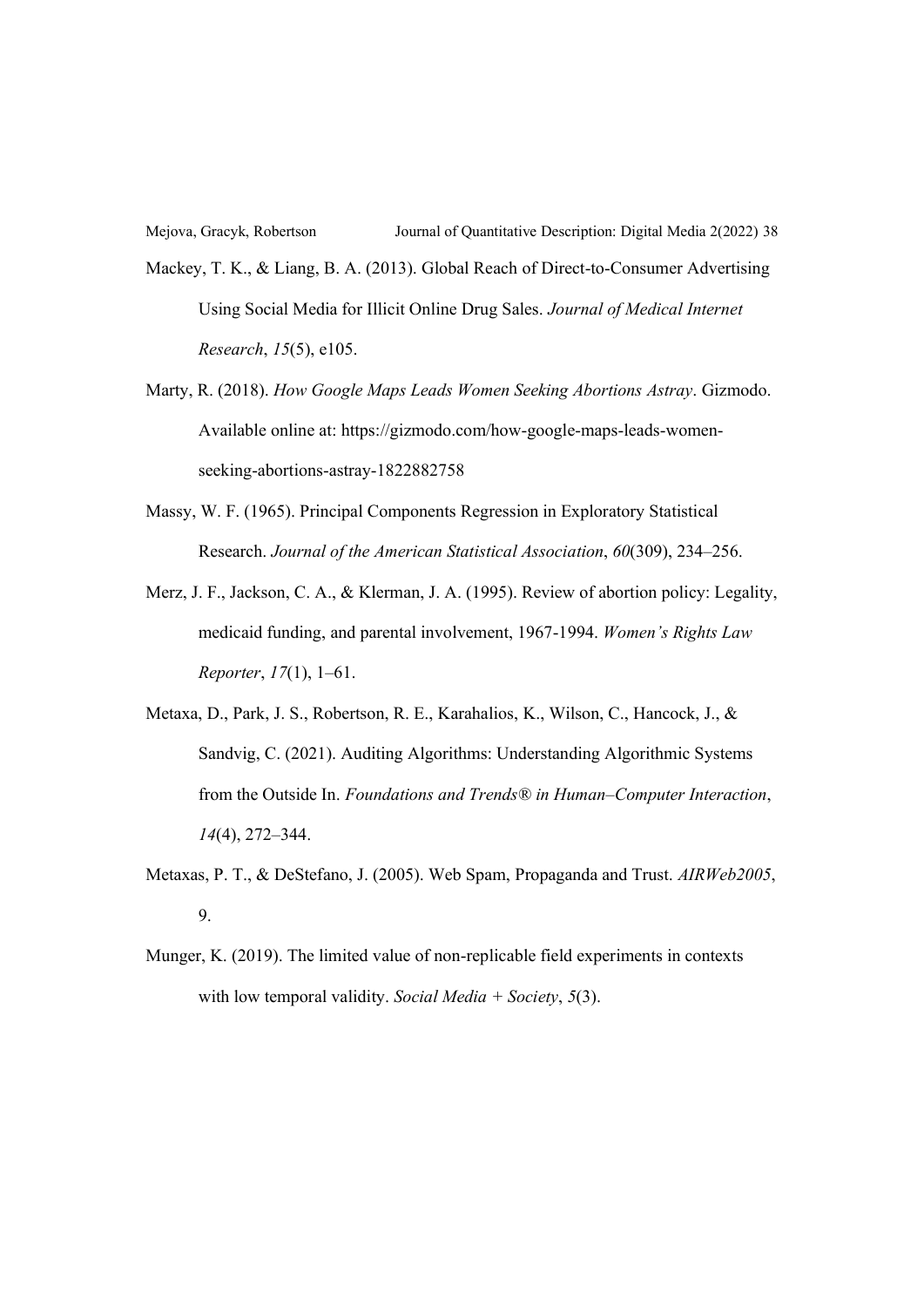- Mustafaraj, E., Lurie, E., & Devine, C. (2020). The Case for Voter-Centered Audits of Search Engines During Political Elections. *Conference on Fairness, Accountability, and Transparency (FAT\* '20), 11.*
- Nayak, P. (2019, October 25). *Understanding searches better than ever before*. Google. Available online at: https://blog.google/products/search/search-languageunderstanding-bert/
- Neyman, J. (1992). On the Two Different Aspects of the Representative Method: The Method of Stratified Sampling and the Method of Purposive Selection. In S. Kotz & N. L. Johnson (Eds.), *Breakthroughs in Statistics* (pp. 123–150). Springer New York.
- Noble, S. U. (2018). *Algorithms of Oppression: How Search Engines Reinforce Racism*. New York University Press.
- O'Neil, C. (2016). *Weapons of math destruction: How big data increases inequality and threatens democracy* (First edition). Crown.
- Oroszlányová, M., Teixeira Lopes, C., Nunes, S., & Ribeiro, C. (2018). Predicting the quality of health web documents using their characteristics. *Online Information Review, 42(7), 1024-1047.*
- Pan, B., Hembrooke, H., Joachims, T., Lorigo, L., Gay, G., & Granka, L. (2007). In Google We Trust: Users' Decisions on Rank, Position, and Relevance. Journal of *Computer-Mediated Communication, 12(3), 801-823.*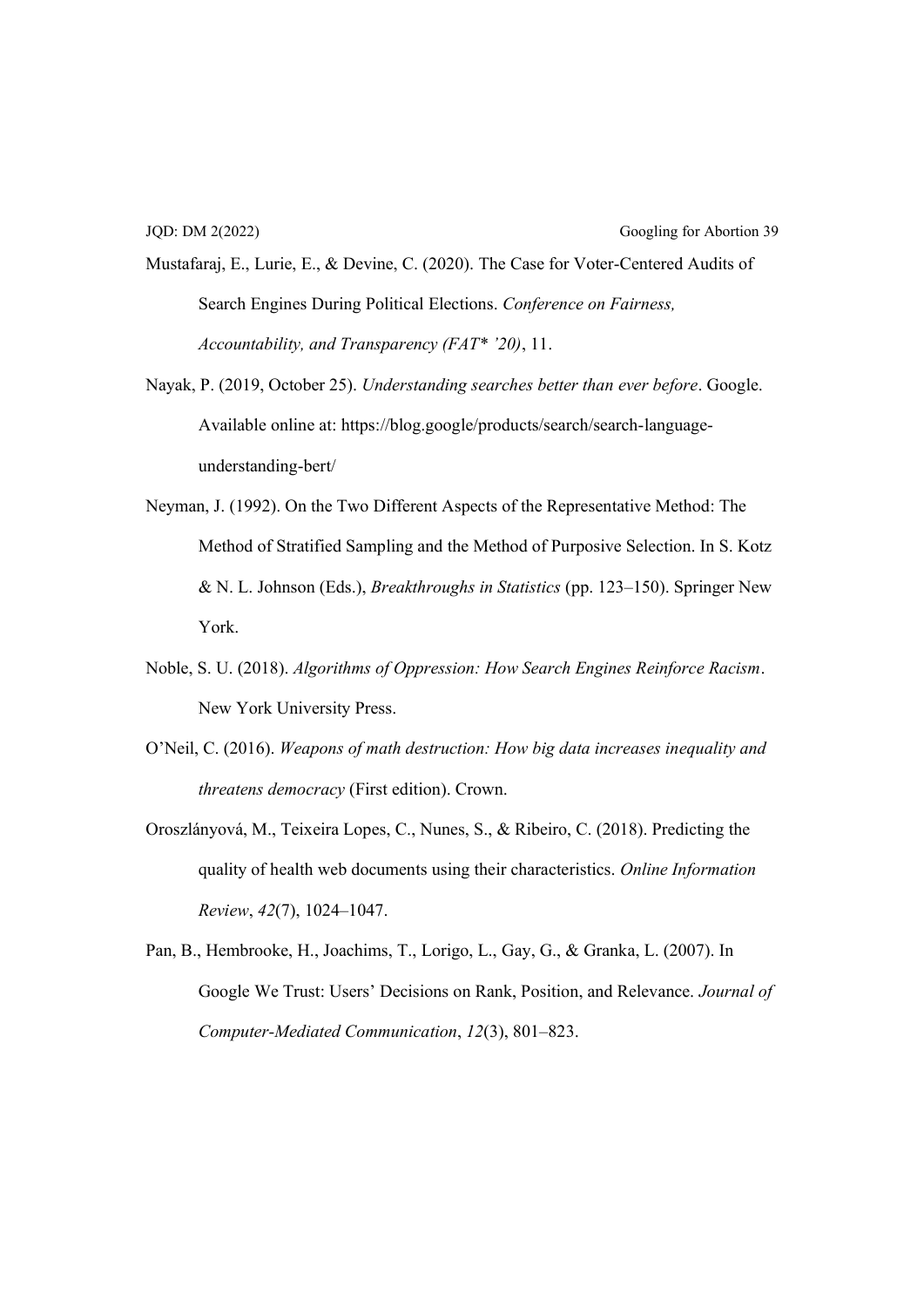Mejova, Gracyk, Robertson Journal of Quantitative Description: Digital Media 2(2022) 40 Pariser, E. (2011). *The Filter Bubble: What The Internet Is Hiding From You*. Penguin.

- Robertson, R. E., Jiang, S., Joseph, K., Friedland, L., Lazer, D., & Wilson, C. (2018). Auditing partisan audience bias within Google Search. *Proceedings of the ACM on Human-Computer Interaction, 2(CSCW), 1-22.*
- Robertson, R. E., Jiang, S., Lazer, D., & Wilson, C. (2019). Auditing autocomplete: Suggestion networks and recursive algorithm interrogation. *Proceedings of the 10th ACM Conference on Web Science - WebSci '19, 235-244.*
- Robertson, R. E., & Wilson, C. (2020). WebSearcher: Tools for Auditing Web Search. *Proceedings of Computation + Journalism Symposium (C+J '20).*
- Sherman, C., & Uberti, D. (2019). Google Maps Is Still Directing Women Seeking Abortions to Pro-Life Clinics—And a Memorial for the 'Unborn.' Vice. Available online at: https://www.vice.com/en/article/ywap9b/google-maps-is-still-directingwomen-seeking-abortions-to-pro-life-clinics-and-a-memorial-for-the-unborn
- Stephens-Davidowitz, S. (2016). Opinion | The Return of the D.I.Y. Abortion. *The New York Times*. Available online at:

https://www.nytimes.com/2016/03/06/opinion/sunday/the-return-of-the-diyabortion.html

Taddeo, M., & Floridi, L. (2017). The Moral Responsibilities of Online Service Providers. In M. Taddeo & L. Floridi (Eds.), *The Responsibilities of Online Service Providers* (x; Vol. 31, pp. 13–42). Springer International Publishing.